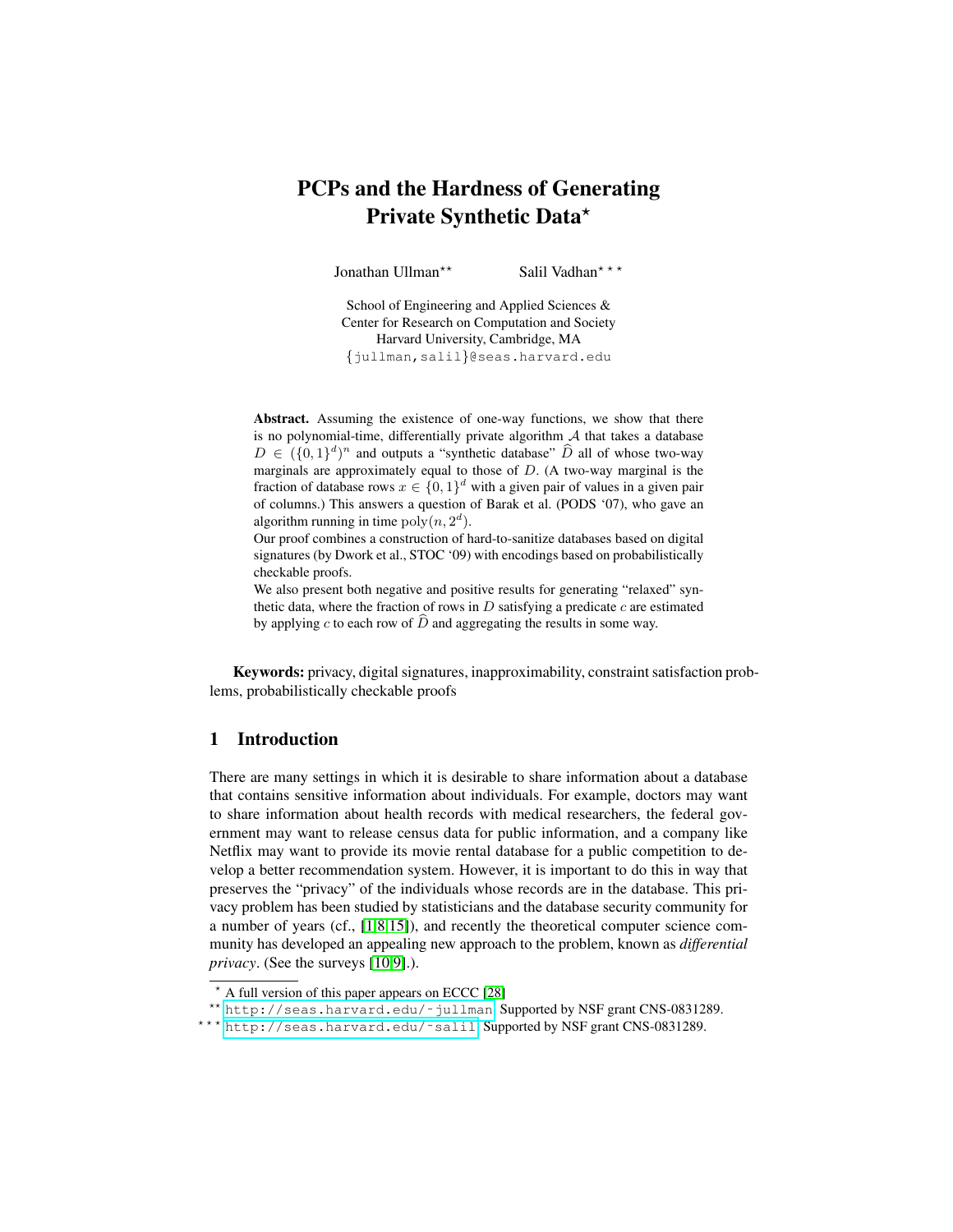*Differential Privacy.* A randomized algorithm A is defined to be *differentially private* [\[11\]](#page-16-5) if for every two databases  $D = (x_1, \ldots, x_n)$ ,  $D' = (x'_1, \ldots, x'_n)$  that differ on exactly one row, the distributions  $A(D)$  and  $A(D')$  are "close" to each other. Formally, we require that  $A(D)$  and  $A(D')$  assign the same probability mass to every event, up to a multiplicative factor of  $e^{\epsilon} \approx 1 + \epsilon$ , where  $\epsilon$  is typically taken to be a small constant. (In addition to this multiplicative factor, it is often allowed to also let the probabilities to differ by a negligible additive term.) This captures the idea that no individual's data has a significant influence on the output of  $A$  (provided that data about an individual is confined to one or a few rows of the database). Differential privacy has several nice properties lacking in previous notions, such as being agnostic to the adversary's prior information and degrading smoothly under composition.

With this model of privacy, the goal becomes to design algorithms  $A$  that simultaneously meet the above privacy guarantee and give "useful" information about the database. For example, we may have a true query function  $c$  in which we're interested, and the goal is to design A that is differentially private (with  $\epsilon$  as small as possible) and estimates c well (e.g. the error  $|A(D) - c(D)|$  is small with high probability). For example, if c(D) is the fraction of database rows that satisfy some property — a *counting query* — then it is known that we can take  $A(D)$  to equal  $c(D)$  plus random Laplacian noise with standard deviation  $O(1/(\epsilon n))$ , where n is the number of rows in the database and  $\epsilon$  is the measure of differential privacy [\[5\]](#page-15-1). A sequence of works [\[7,](#page-16-6)[13,](#page-16-7)[5](#page-15-1)[,11\]](#page-16-5) has provided a very good understanding of differential privacy in an interactive model in which real-valued queries  $c$  are made and answered one at a time. The amount of noise that one needs when responding to a query  $c$  should be based on the sensitivity of  $c$ , as well as the total number of queries answered so far.

However, for many applications, it would be more attractive to do a noninteractive data release, where we compute and release a single, differentially private "summary" of the database that enables others to determine accurate answers to a large class of queries. What form should this summary take? The most appealing form would be a *synthetic database*, which is a new database  $\hat{D} = \mathcal{A}(D)$  whose rows are "fake", but come from the same universe as those of  $D$  and are guaranteed to share many statistics with those of  $D$  (up to some accuracy). Some advantages of synthetic data are that it can be easily understood by humans, and statistical software can be run directly on it without modification. For example, these considerations led the German Institute for Employment Research to adopt synthetic databases for the release of employment statistics [\[25\]](#page-16-8).

*Previous Results on Synthetic Data.* The first result on producing differentially private synthetic data came in the work of Barak et al. [\[3\]](#page-15-2). Given a database  $D$  consisting of  $n$ rows from  $\{0,1\}^d$ , they show how to construct a differentially private synthetic database  $\widehat{D}$ , also of n rows from  $\{0, 1\}^d$ , in which the full "contingency table," consisting of all conjunctive counting queries, is approximately preserved. That is, for every conjunction  $c(x_1, \ldots, x_n) = x_{i_1} \wedge x_{i_2} \wedge \cdots \wedge x_{i_k}$  for  $i_1, \ldots, i_k \in [d]$ , the fraction of rows in D that satisfy  $c$  equals the fraction of rows in  $D$  that satisfy  $c$  up to an additive error of  $2^{O(d)} / n$ . The running time of their algorithm is  $poly(n, 2^d)$ , which is feasible for small values of  $d$ . They pose as an open problem whether the running time of their algorithm can be improved for the case where we only want to preserve the k*-way*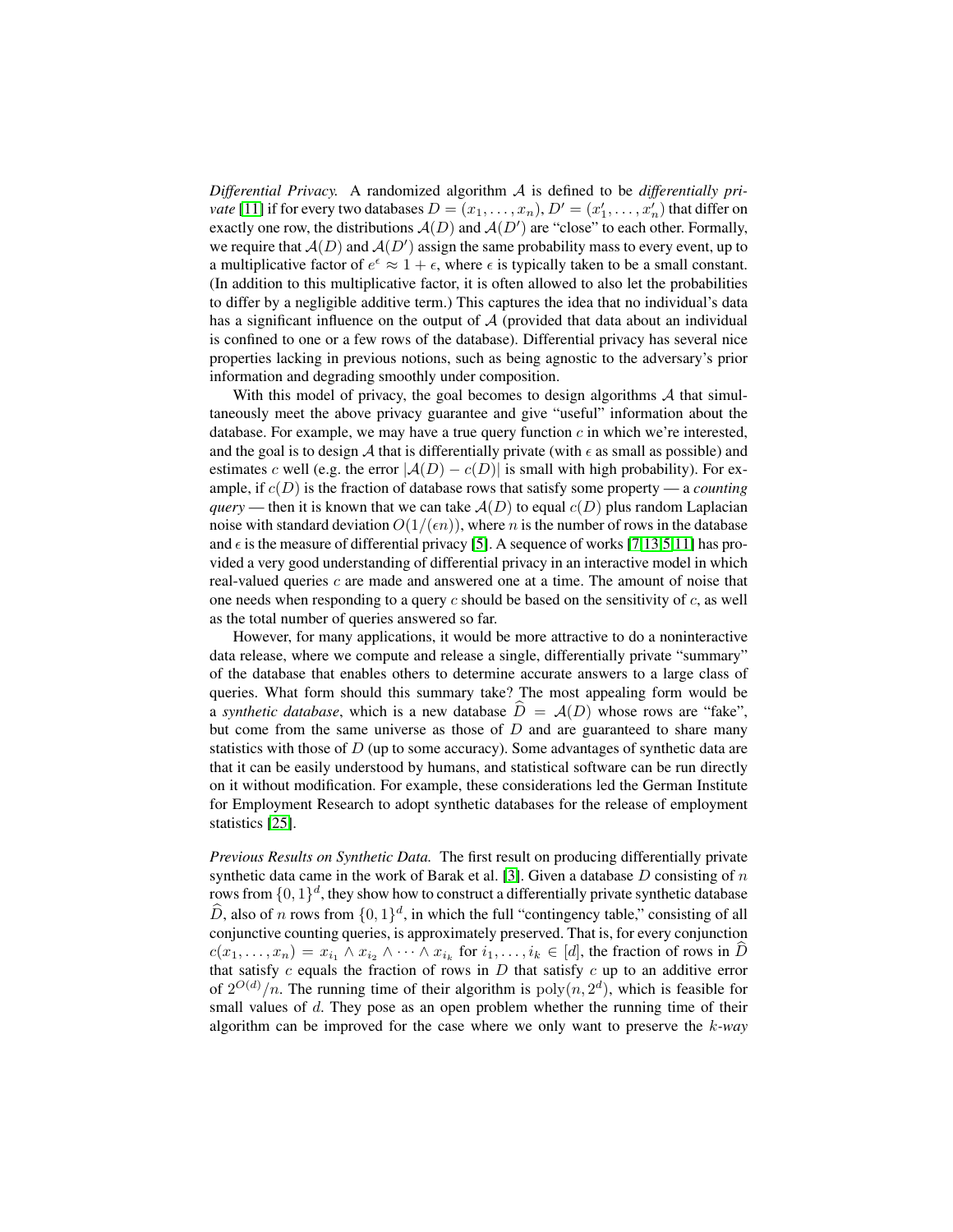*marginals* for small k (e.g.  $k = 2$ ). These are the counting queries corresponding to conjunctions of up to k literals. Indeed, there are only  $O(d)^k$  such conjunctions, and we can produce differentially private estimates for all the corresponding counting queries in time  $poly(n, d^k)$  by just adding noise  $O(d)^k/n$  to each one. Moreover, a version of the Barak et al. algorithm [\[3\]](#page-15-2) can ensure that even these noisy answers are consistent with a real database. $<sup>1</sup>$  $<sup>1</sup>$  $<sup>1</sup>$ </sup>

A more general and dramatic illustration of the potential expressiveness of synthetic data came in the work of Blum, Ligett, and Roth [\[6\]](#page-15-3). They show that for every class  $C = \{c : \{0,1\}^d \rightarrow \{0,1\}\}\$  of predicates, there is a differentially private algorithm A that produces a synthetic database  $\hat{D} = \mathcal{A}(D)$  such that all counting queries corresponding to predicates in  $C$  are preserved to within an accuracy of  $\widetilde{O}((d \log(|\mathcal{C}|)/n)^{1/3})$ , with high probability. In particular, with  $n = \text{poly}(d)$ , the synthetic data can provide simultaneous accuracy for an *exponential-sized* family of queries (e.g.  $|\mathcal{C}| = 2^d$ ). Unfortunately, the running time of the BLR mechanism is also exponential in d.

Dwork et al. [\[12\]](#page-16-9) gave evidence that the large running time of the BLR mechanism is inherent. Specifically, assuming the existence of one-way functions, they exhibit an efficiently computable family C of predicates (e.g. consisting of circuits of size  $d^2$ ) for which it is infeasible to produce a differentially private synthetic database preserving the counting queries corresponding to C (for databases of any  $n = \text{poly}(d)$  number of rows). For non-synthetic data, they show a close connection between the infeasibility of producing a differentially private summarization and the existence of efficient "traitor-tracing schemes." However, these results leave open the possibility that for *natural* families of counting queries (e.g. those corresponding to conjunctions), producing a differentially private synthetic database (or non-synthetic summarization) can be done efficiently. Indeed, one may have gained optimism by analogy with the early days of computational learning theory, where one-way functions were used to show hardness of learning arbitrary efficiently computable concepts in computational learning theory but natural subclasses (like conjunctions) were found to be learnable [\[29\]](#page-16-10).

*Our Results.* We prove that it is infeasible to produce synthetic databases preserving even very simple counting queries, such as 2-way marginals:

<span id="page-2-1"></span>**Theorem 1.** Assuming the existence of one-way functions, there is a constant  $\gamma > 0$ *such that for every polynomial* p*, there is no polynomial-time, differentially private* algorithm  $A$  that takes a database  $D \in (\{0,1\}^d)^{p(d)}$  and produces a synthetic database  $\hat{D} \in (\{0,1\}^d)^*$  such that  $|c(D) - c(\hat{D})| \leq \gamma$  for all 2-way marginals c.

(Recall that a 2-way marginal  $c(D)$  computes the fraction of database rows satisfying a conjunction of two literals, i.e. the fraction of rows  $x_i \in \{0,1\}^d$  such that  $x_i(j) = b$ and  $x_i(j') = b'$  for some columns  $j, j' \in [d]$  and values  $b, b' \in \{0, 1\}$ .) In fact, our impossibility result extends from conjunctions of 2 literals to any family of constant arity predicates that contains a function depending on at least two variables, such as parities of 3 literals.

<span id="page-2-0"></span><sup>&</sup>lt;sup>1</sup> Technically, this "real database" may assign fractional weight to some rows.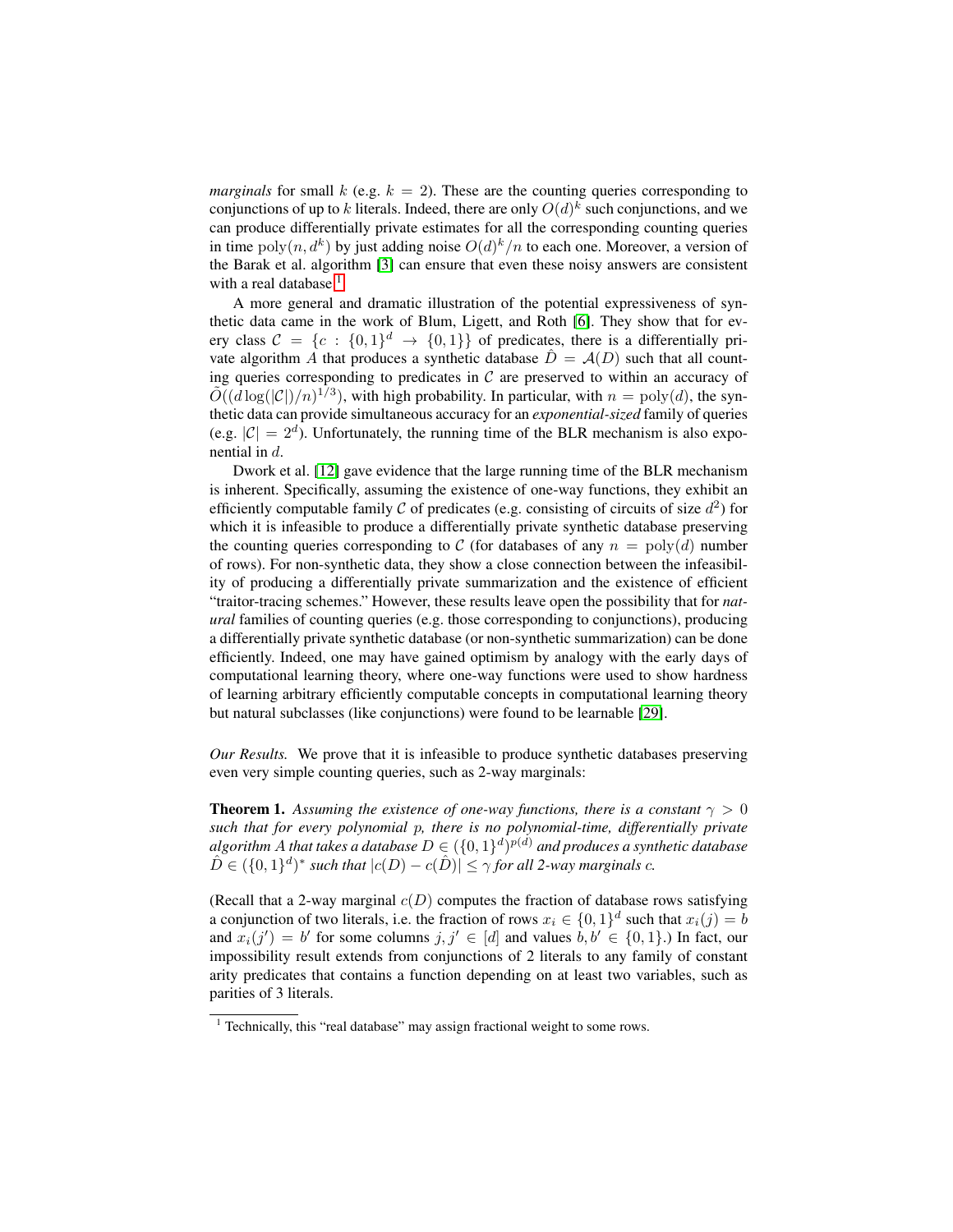As mentioned earlier, all 2-way marginals *can* be easily summarized with nonsynthetic data (by just adding noise to each of the  $(2d)^2$  values). Thus, our result shows that requiring a synthetic database may severely constrain what sorts of differentially private data releases are possible. (Dwork et al. [\[12\]](#page-16-9) also showed that there exists a  $poly(d)$ -sized family of counting queries that are hard to summarize with synthetic data, thereby separating synthetic data from non-synthetic data. Our contribution is to show that such a separation holds for a very simple and natural family of predicates, namely 2-way marginals.)

This separation between synthetic data and non-synthetic data seems analogous to the separations between proper and improper learning in computational learning theory [\[24,](#page-16-11)[16\]](#page-16-12), where it is infeasible to learn certain concept classes if the output hypothesis is constrained to come from the same representation class as the concept, but it becomes feasible if we allow the output hypothesis to come from a different representation class. This gives hope for designing efficient, differentially private algorithms that take a database and produce a compact summary of it that is not synthetic data but somehow can be used to accurately answer exponentially many questions about the original database (e.g. all marginals). The negative results of [\[12\]](#page-16-9) on non-synthetic data (assuming the existence of efficient traitor-tracing schemes) do not say anything about natural classes of counting queries, such as marginals.

To bypass the complexity barrier stated in Theorem [1,](#page-2-1) it may not be necessary to introduce exotic data representations; some mild generalizations of synthetic data may suffice. For example, several recent algorithms [\[6,](#page-15-3)[27,](#page-16-13)[14\]](#page-16-14) produce several synthetic databases, with the guarantee that the *median* answer over these databases is approximately accurate. More generally, we can consider summarizations of a database D that that consist of a collection  $D$  of rows from the same universe as the original database, and where we estimate  $c(D)$  by applying the predicate c to each row of D and then aggregating the results via some aggregation function  $f$ . With standard synthetic data,  $f$  is simply the average, but we may instead allow  $f$  to take a median of averages, or apply an affine shift to the average. For such *relaxed synthetic data*, we prove the following results:

- There is a constant  $k$  such that counting queries corresponding to  $k$ -juntas (functions depending on at most  $k$  variables) cannot be accurately and privately summarized as relaxed synthetic data with a median-of-averages aggregator, or with a symmetric and monotone aggregator (that is independent of the predicate c being queried).
- For every constant k, counting queries corresponding to k-juntas *can* be accurately and privately summarized as relaxed synthetic data with an aggregator that applies an affine shift to the average (where the shift does depend on the predicate being queried).

*Techniques.* Our proof of Theorem [1](#page-2-1) and our other negative results are obtained by combining the hard-to-sanitize databases of Dwork et al. [\[12\]](#page-16-9) with PCP reductions. They construct a database consisting of valid message-signature pairs  $(m_i, \sigma_i)$  under a digital signature scheme, and argue that any differentially private sanitizer that preserves accuracy for the counting query associated with the signature verification predicate can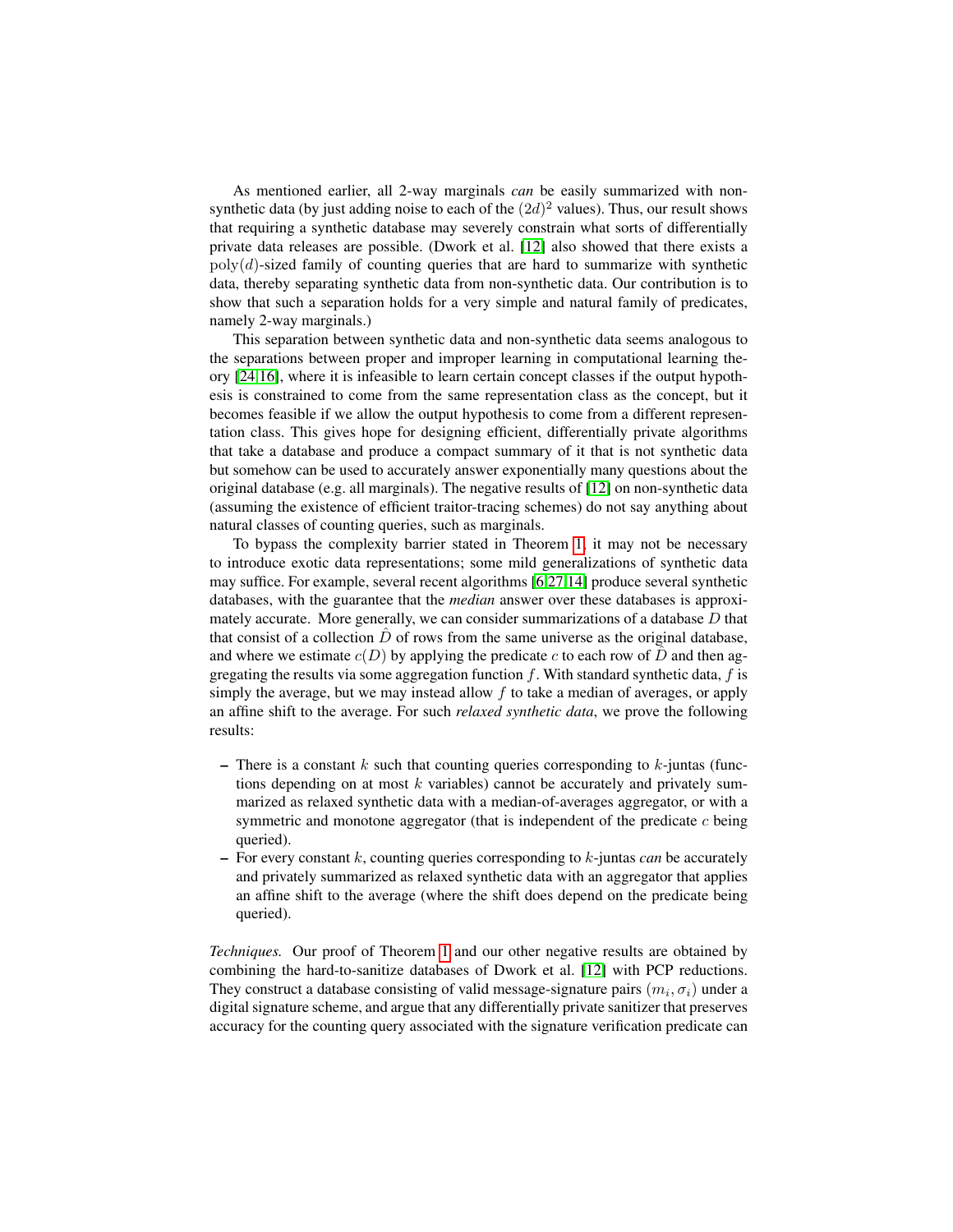be used to forge valid signatures. We replace each message-signature pair  $(m_i, \sigma_i)$  with a PCP encoding  $\pi_i$  that proves that  $(m_i, \sigma_i)$  satisfies the signature verification algorithm. We then argue that if accuracy is preserved for a large fraction of the (constant arity) constraints of the PCP verifier, then we can "decode" the PCP either to violate privacy (by recovering one of the original message-signature pairs) or to forge a signature (by producing a new message-signature pair).

We remark that error-correcting codes were already used in [\[12\]](#page-16-9) for the purpose of producing a fixed polynomial-sized set of counting queries that can be used for all verification keys. Our observation is that by using *PCP* encodings, we can reduce not only the number of counting queries in consideration, but also their computational complexity.

Our proof has some unusual features among PCP-based hardness results:

- As far as we know, this is the first time that PCPs have been used in conjunction with cryptographic assumptions for a hardness result. (They have been used together for positive results regarding computationally sound proof systems [\[21](#page-16-15)[,22](#page-16-16)[,4\]](#page-15-4).) It would be interesting to see if such a combination could be useful in, say, computational learning theory (where PCPs have been used for hardness of "proper" learning [\[2,](#page-15-5)[17\]](#page-16-17) and cryptographic assumptions for hardness of representation-independent learning [\[29,](#page-16-10)[20\]](#page-16-18)).
- While PCP-based inapproximability results are usually stated as Karp reductions, we actually need them to be *Levin* reductions — capturing that they are reductions between search problems, and not just decision problems. (Previously, this property has been used in the same results on computationally sound proofs mentioned above.)

## 2 Preliminaries

### 2.1 Sanitizers

Let a *database*  $D \in (\{0,1\}^d)^n$  be a matrix of n rows,  $x_1, \ldots, x_n$ , corresponding to people, each of which contains d binary attributes. A *sanitizer*  $A: (\{0,1\}^d)^n \to \mathcal{R}$  takes a database and outputs some data structure in R. In the case where  $\mathcal{R} = (\{0,1\}^d)^{\hat{n}}$  (an nˆ-row database) we say that A outputs a *synthetic database*.

We would like such sanitizers to be both *private* and *accurate*. In particular, the notion of privacy we are interested in is as follows

**Definition 2** (Differential Privacy). [\[11\]](#page-16-5) A sanitizer  $A : (\{0,1\}^d)^n \to \mathcal{R}$  is  $(\epsilon, \delta)$ differentially private *if for every two databases*  $D_1, D_2 \in (\{0, 1\}^d)^n$  *that differ on exactly one row, and every subset*  $S \subseteq \mathcal{R}$ 

<span id="page-4-0"></span>
$$
\Pr[\mathcal{A}(D_1) \in S] \le e^{\epsilon} \Pr[\mathcal{A}(D_2) \in S] + \delta
$$

*In the case where*  $\delta = 0$  *we say that A is*  $\epsilon$ -differentially private.

Since a sanitizer that always outputs 0 satisfies Definition [2,](#page-4-0) we also need to define what it means for a database to be accurate. In this paper we consider accuracy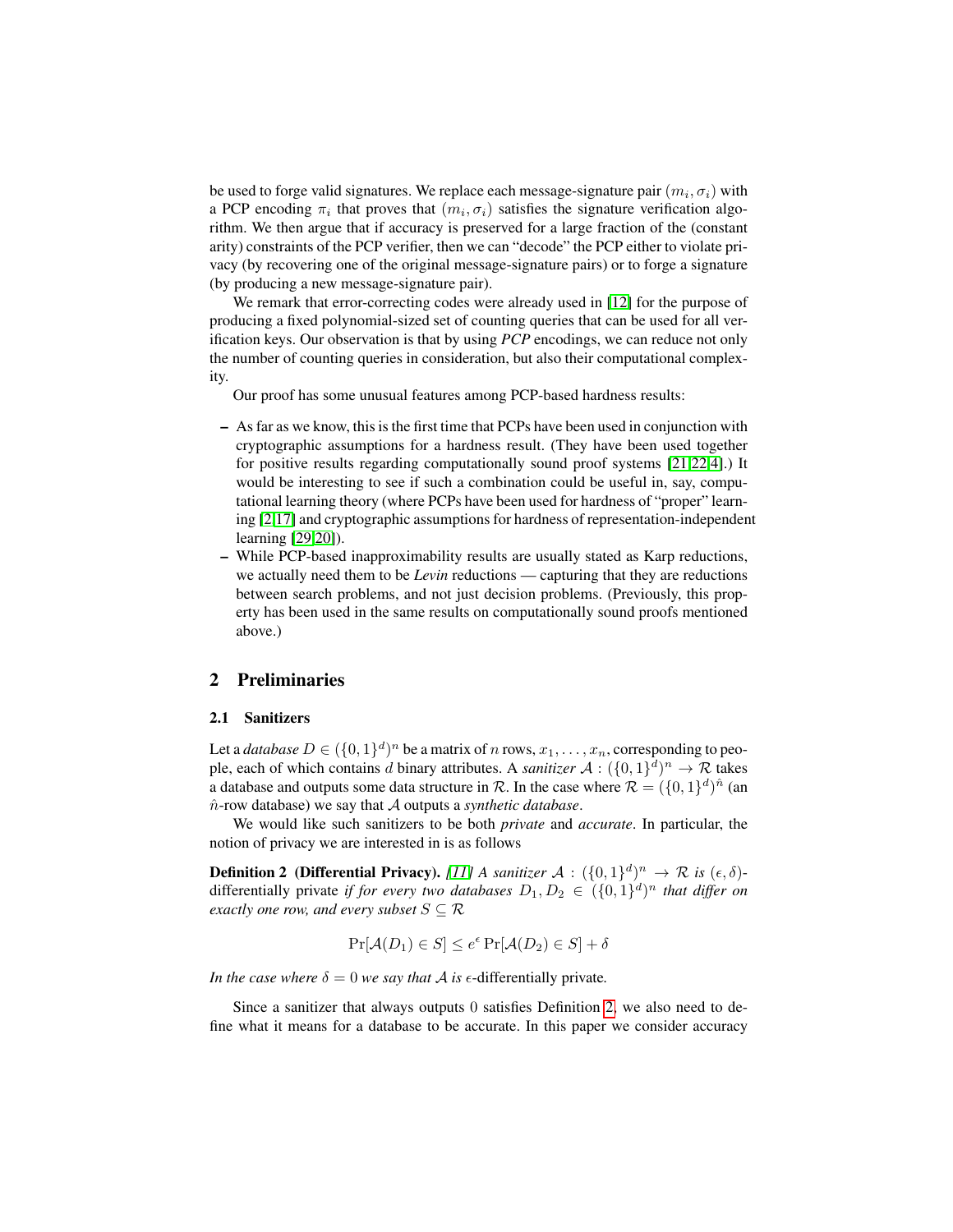with respect to counting queries. Consider a set  $C$  consisting of boolean predicates  $c: \{0,1\}^d \rightarrow \{0,1\}$ , which we call a *concept class*. Then each predicate c induces a *counting query* that on database  $D = (x_1, \ldots, x_n) \in (\{0, 1\}^d)^n$  returns

$$
c(D) = \frac{1}{n} \sum_{i=1}^{n} c(x_i)
$$

If the output of A is a synthetic database  $\widehat{D} \in (\{0,1\}^d)^*$ , then  $c(\mathcal{A}(D))$  is simply the fraction of rows of  $\widehat{D}$  that satisfy the predicate c. However, if A outputs a data structure that is not a synthetic database, then we require that there is an *evaluator* function  $\mathcal{E}: \mathcal{R} \times \mathcal{C} \to \mathbb{R}$  that estimates  $c(D)$  from the output of  $\mathcal{A}(D)$  and the description of c. For example, A may output a vector  $Z = (c(D) + Z_c)_{c \in \mathcal{C}}$  where  $Z_c$  is a random variable for each  $c \in \mathcal{C}$ , and  $\mathcal{E}(Z, c)$  is the c-th component of  $Z \in \mathcal{R} = \mathbb{R}^{|\mathcal{C}|}$ . Abusing notation, we will write  $c(A(D))$  as shorthand for  $\mathcal{E}(A(D), c)$ .

We will say that A is "accurate" for the concept class C if the estimates  $c(A(D))$ are close to the fractional counts  $c(D)$ . Formally

Definition 3 (Accuracy). *An output* Z *of sanitizer* A(D) *is* α-accurate *for a concept class* C *if*

$$
\forall c \in \mathcal{C}, |c(Z) - c(D)| \le \alpha.
$$

*A sanitizer* A *is* (α, β)-accurate *for a concept class* C *if for every database* D*,*

$$
\Pr_{\mathcal{A}'s \text{ coins}} \left[ \forall c \in \mathcal{C}, \ |c(\mathcal{A}(D)) - c(D)| \leq \alpha \right] \geq 1 - \beta
$$

In this paper we say  $f(n) = \text{negl}(n)$  if  $f(n) = o(n^{-c})$  for every  $c > 0$  and say that  $f(n)$  is *negligible*. We use |s| to denote the length of the string s, and  $s_1||s_2$  to denote the concatenation of  $s_1$  and  $s_2$ .

#### 2.2 Hardness of Sanitizing

Differential privacy is a very strong notion of privacy, so it is common to look for hardness results that also apply to weaker notions of privacy. These hardness results show that every sanitizer must be "blatantly non-private" in some sense. In this paper our notion of blatant non-privacy roughly states that there exists an efficient adversary who can find a row of the original database using only the output from any efficient sanitizer. Such definitions are also referred to as "row non-privacy." We define hardness-ofsanitization with respect to a particular concept class, and want to exhibit a distribution on databases for which it would be infeasible for any efficient sanitizer to give accurate output without revealing a row of the database. Specifically, following [\[12\]](#page-16-9), we define the following notions

<span id="page-5-0"></span>**Definition 4** (Database Distribution Ensemble). Let  $\mathcal{D} = \mathcal{D}_d$  be an ensemble of dis*tributions on d-column databases with n* + 1 *rows D*  $\in$   $(\{0,1\}^d)^{n+1}$ *. Let*  $(D, D', i) \leftarrow_R$  $\tilde{\mathcal{D}}$  *denote the experiment in which we choose*  $D_0 \leftarrow_R \mathcal{D}$  *and*  $i \in [n]$  *uniformly at random, and set* D to be the first n rows of  $D_0$  and  $D'$  to be D with the *i*-th row replaced *by the*  $(n + 1)$ -st row of  $D_0$ .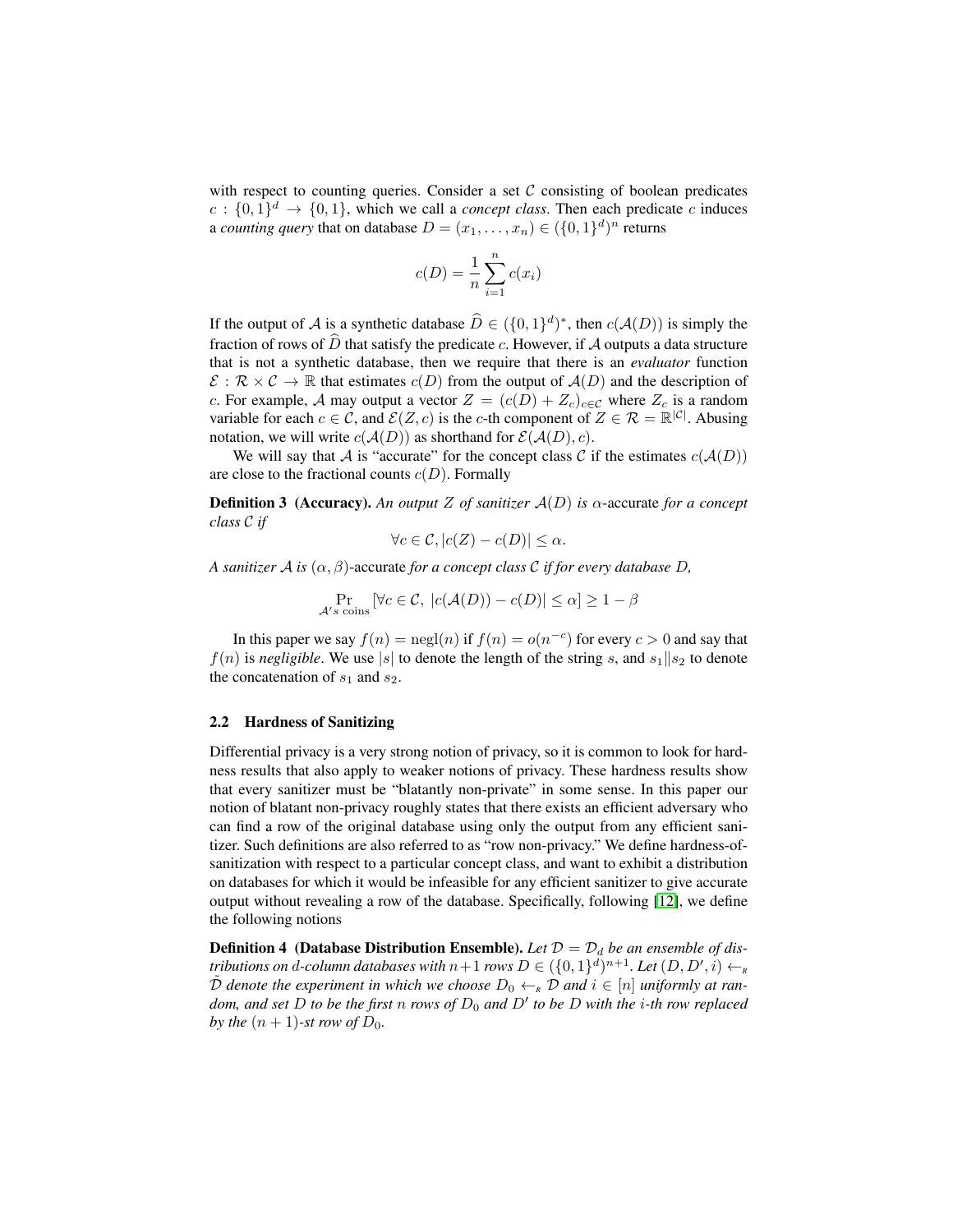**Definition 5** (Hard-to-sanitize Distribution). Let C be a concept class,  $\alpha \in [0, 1]$  be *a parameter, and*  $D = D_d$  *be a database distribution ensemble.* 

*The distribution*  $D$  *is*  $(\alpha, C)$ -hard-to-sanitize *if there exists an efficient adversary*  $\mathcal T$ *such that for any alleged polynomial-time sanitizer* A *the following conditions hold:*

*1. Whenever*  $A(D)$  *is*  $\alpha$ *-accurate, then*  $\mathcal{T}(A(D))$  *outputs a row of* D:

 $\Pr_{\substack{(D, D', i) \leftarrow_R \tilde{\mathcal{D}} \\ \mathcal{A}'s \text{ and } \mathcal{T}'s \text{ coins}}}$  $[(\mathcal{A}(D) \text{ is a accurate for } C) \wedge (\mathcal{T}(\mathcal{A}(D)) \cap D = \emptyset)] \leq negl(d).$ 

2. For every efficient sanitizer  $A$ ,  $T$  cannot extract  $x_i$  from the database  $D'$ :

$$
\Pr_{(D, D', i) \leftarrow_R \tilde{\mathcal{D}} \atop \mathcal{A}' s \text{ and } \mathcal{T}' s \text{ coins}} \left[ \mathcal{T}(\mathcal{A}(D')) = x_i \right] \le \text{negl}(d)
$$

where  $x_i$  is the *i*-th row of D.

In [\[12\]](#page-16-9), it was shown that every distribution that is  $(\alpha, C)$ -hard-to-sanitize in the sense of Definition [5,](#page-5-0) is also hard to sanitize while achieving even weak differential privacy

**Claim 6.** [\[12\]](#page-16-9) If a distribution ensemble  $\mathcal{D} = \mathcal{D}_d$  on  $n(d)$ -row databases is  $(\alpha, C)$ *hard-to-sanitize, then for every constant*  $a > 0$  *and every*  $\beta = \beta(d) \leq 1 - 1/\text{poly}(d)$ , *no efficient sanitizer that is*  $(\alpha, \beta)$ -accurate with respect to C can achieve  $(a \log(n), (1-\beta))$  $(8\beta)/2n^{1+a}$ )-differential privacy.

*In particular, for all constants*  $\epsilon, \beta > 0$ *, no polynomial-time sanitizer can achieve*  $(\alpha, \beta)$ -accurateness and  $(\epsilon, \text{negl}(n))$ -differential privacy.

We could use a weaker definition of hard-to-sanitize distributions, which would still suffice to rule out differential privacy, that only requires that for every efficient  $A$ , there exists an adversary  $\mathcal{T}_A$  that almost always extracts a row of D from every  $\alpha$ -accurate output of  $A(D)$ . In our definition we require that there exists a fixed adversary T that almost always extracts a row of  $D$  from every  $\alpha$ -accurate output of any efficient  $\mathcal{A}$ . Reversing the quantifiers in this fashion only makes our negative results stronger.

In this paper we are concerned with sanitizers that output synthetic databases, so we will relax Definition [5](#page-5-0) by restricting the quantification over sanitizers to only those sanitizers that output synthetic data.

Definition 7 (Hard-to-sanitize Distribution as Synthetic Data). *A database distribution ensemble*  $\mathcal D$  *is* ( $\alpha$ ,  $\mathcal C$ )-hard-to-sanitize as synthetic data *if the conditions of Definition [5](#page-5-0) hold for every sanitizer* A *that outputs a synthetic database.*

# 3 Relationship with Hardness of Approximation

The objective of a privacy-preserving sanitizer is to reveal some properties of the underlying database without giving away enough information to reconstruct that database. This requirement has different implications for sanitizers that produce synthetic databases and those with arbitrary output.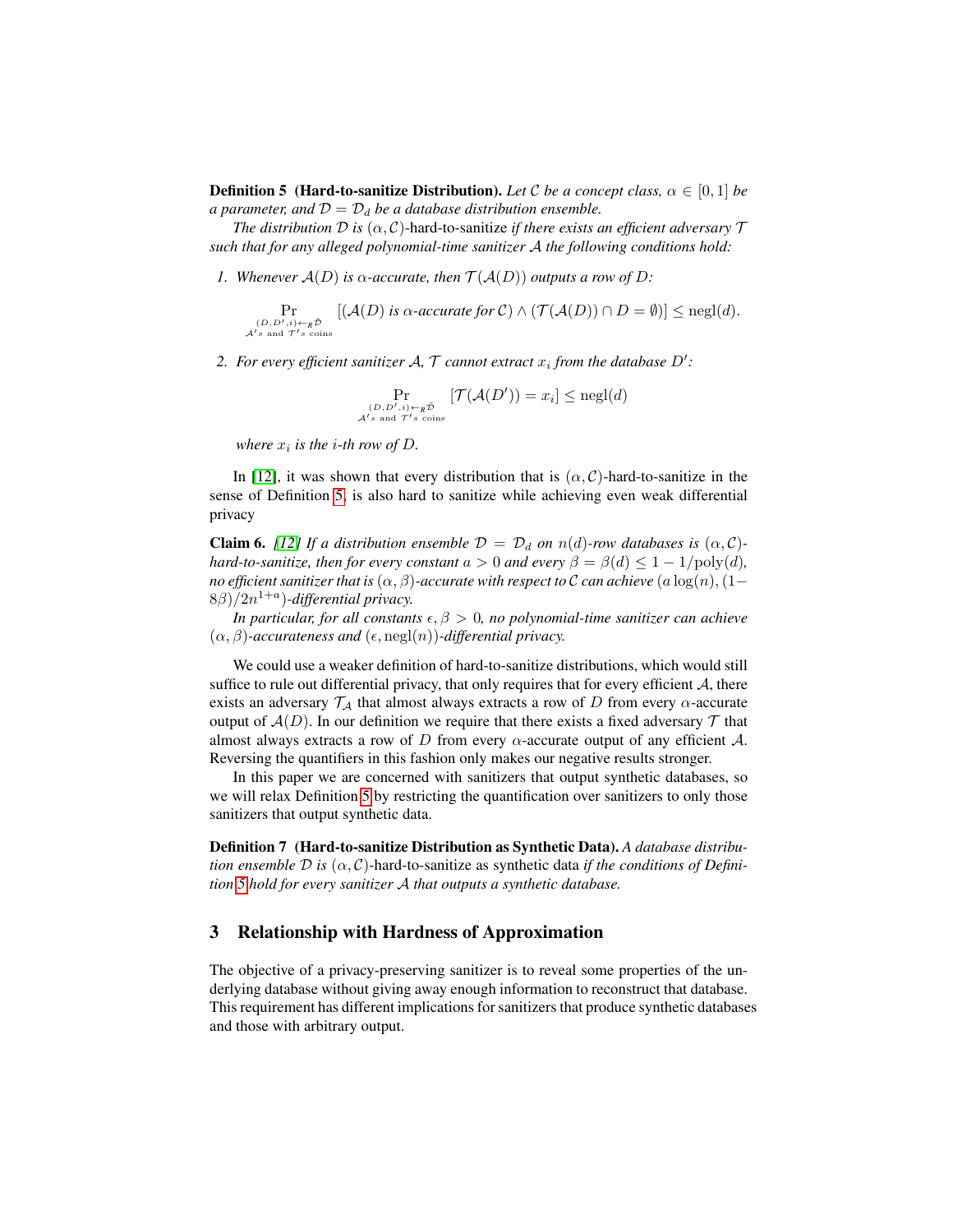The SuLQ framework of [\[5\]](#page-15-1) is a well-studied, efficient technique for achieving  $(\epsilon, \delta)$ -differential privacy, with non-synthetic output. To get accurate, private output for a family of counting queries with predicates in  $C$ , we can release a vector of noisy counts  $(c(D) + Z_c)_{c \in \mathcal{C}}$  where the random variables  $(Z_c)_{c \in \mathcal{C}}$  are drawn independently from a distribution suitable for preserving privacy. (e.g. a Laplace distribution with standard deviation  $O(|\mathcal{C}|/\epsilon n)$ ).

Consider the case of an *n*-row database  $D$  that contains satisfying assignments to a 3CNF formula  $\varphi$ , and suppose our concept class includes all disjunctions on three literals (or, equivalently, all conjunctions on three literals). Then the technique above releases a set of noisy counts that describes a database in which every clause of  $\varphi$  is satisfied by most of the rows of  $D$ . However, sanitizers that output accurate synthetic databases are required to produce a database that consists of rows that satisfy most of the clauses of  $\varphi$ .

Because of the noise added to the output, the requirement of a synthetic database does not strictly force the sanitizer to find a satisfying assignment for the given 3CNF. However, it is known to be NP-hard to find even approximate satisfying assignments for many constraint satisfaction problems. In our main result, Theorem [14,](#page-9-0) we will show that there exists a distribution over databases that is hard-to-sanitize with respect to synthetic data for any concept class that is sufficient to express a hard-to-approximate constraint satisfaction problem.

#### 3.1 Hard to Approximate CSPs

<span id="page-7-0"></span>We define a *constraint satisfaction problem* to be the following.

**Definition 8** (Constraint Satisfaction Problem (CSP)). *For a function*  $q = q(d) \leq d$ , *a* family of  $q(d)$ -CSPs, denoted  $\Gamma = (\Gamma_d)_{d \in \mathbb{N}}$ , is a sequence of sets  $\Gamma_d$  of boolean *predicates on*  $q(d)$  *variables. If*  $q(d)$  *and*  $\Gamma_d$  *do not depend on d then we refer to*  $\Gamma$  *as a* fixed family of q-CSPs*.*

For every  $d\geq q(d)$ , let  $\mathcal{C}^{(d)}_\varGamma$  $F^{(d)}_{\Gamma}$  be the class consisting of all predicates  $c:\{0,1\}^{d} \rightarrow \mathbb{R}^{d}$ *of the form*  $c(u_1, \ldots, u_d) = \gamma(u_{i_1}, \ldots, u_{i_{q(d)}})$  *for some*  $\gamma \in \Gamma_d$  *and*  $i_1, \ldots, i_{q(d)} \in [d]$ *. We call*  $C_{\Gamma} = \bigcup_{d=0}^{\infty} C_{\Gamma}^{(d)}$  $\mathcal{F}_\Gamma^{(d)}$  the class of constraints of *Γ*. Finally, we say a multiset  $\varphi \subseteq \mathcal{C}^{(d)}_\Gamma$ *is a d*-variable instance of  $\mathcal{C}_{\Gamma}$  *and each*  $\varphi_i \in \varphi$  *is a* constraint of  $\varphi$ .

*We say that an assignment* x satisfies the constraint  $\varphi_i$  if  $\varphi_i(u) = 1$ . For  $\varphi =$  $\{\varphi_1,\ldots,\varphi_m\}$ *, define* 

<span id="page-7-1"></span>
$$
\operatorname{val}(\varphi,u) = \frac{\sum_{i=1}^m \varphi_i(u)}{m} \quad \text{and} \quad \operatorname{val}(\varphi) = \max_{u \in \{0,1\}^d} \operatorname{val}(\varphi,u).
$$

Our hardness results will apply to concept classes  $\mathcal{C}_{\Gamma}^{(d)}$  $\int_{\Gamma}^{(a)}$  for CSP families  $\Gamma$  with certain additional properties. Specifically we define,

**Definition 9** (Nice CSP). *A family*  $\Gamma = (\Gamma_d)_{d \in \mathbb{N}}$  of  $q(d)$ -CSPs nice *if* 

- *1.*  $q(d) = d^{1-\Omega(1)}$ ,
- 2. *for every*  $d \in \mathbb{N}$ ,  $\Gamma_d$  *contains a non-constant predicate*  $\varphi^* : \{0,1\}^{q(d)} \to \{0,1\}$ . *Moreover,*  $\varphi^*$  and two assignments  $u_0^*, u_1^* \in \{0,1\}^{q(d)}$  such that  $\varphi^*(u_0) = 0$  and  $\varphi^*(u_1) = 1$  *can be found in time*  $\text{poly}(d)$ *.*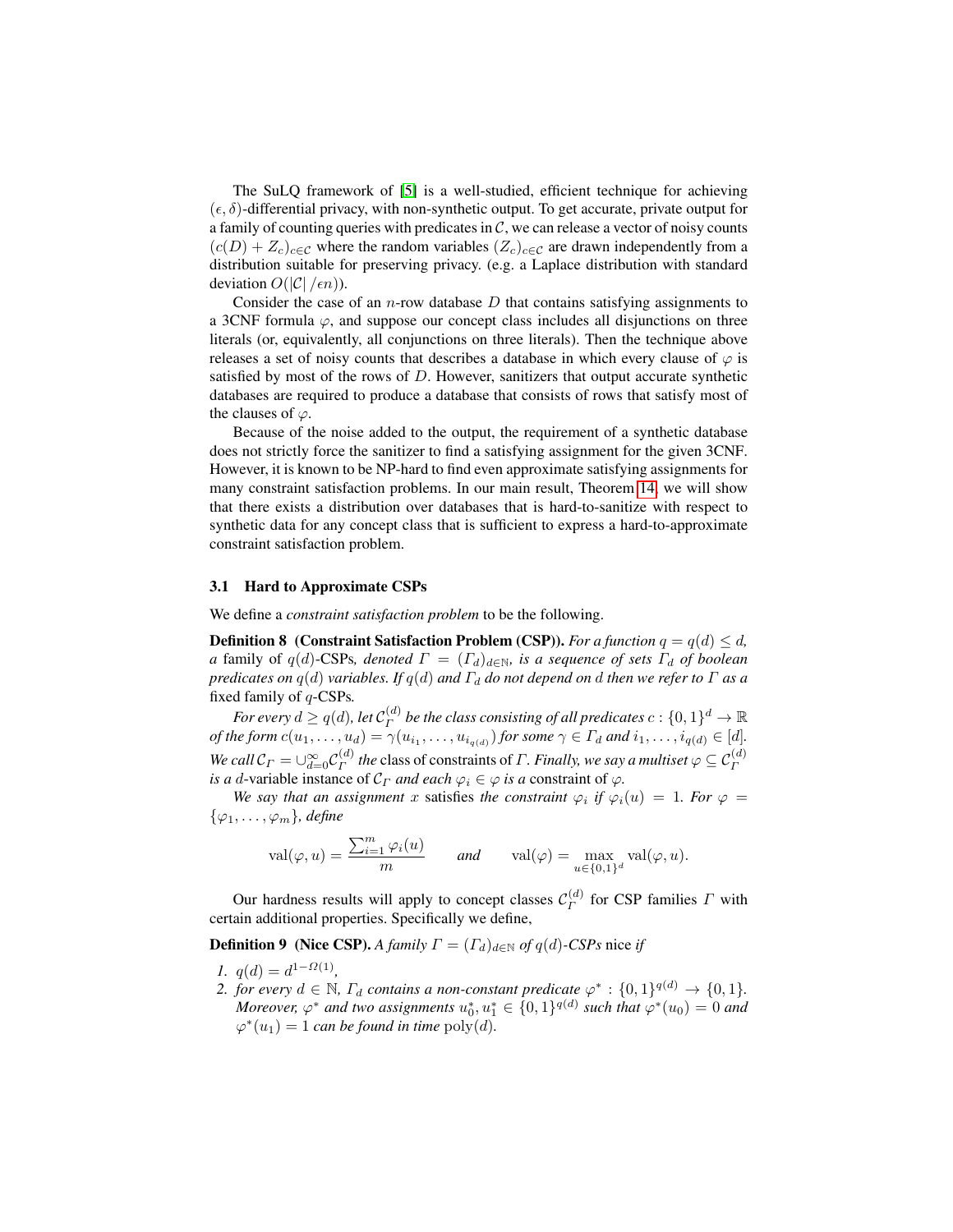We note that any fixed family of  $q$ -CSP that contains a non-constant predicate is a nice CSP. Indeed, these CSPs (e.g. conjunctions of 2 literals) are the main application of interest for our results. However it will sometimes be useful to work with generalizations to nice CSPs with predicates of non-constant arity.

For our hardness result, we will need to consider a strong notion of hard constraint satisfaction problems, which is related to probabilistically checkable proofs. First we recall the standard notion of hardness of approximation under Karp reductions. (stated for additive, rather than multiplicative approximation error)

<span id="page-8-3"></span>**Definition 10 (inapproximability under Karp reductions).** *For functions*  $\alpha, \gamma : \mathbb{N} \rightarrow$ [0, 1]*. A family of CSPs*  $\Gamma = (\Gamma_d)_{d \in \mathbb{N}}$  *is*  $(\alpha, \gamma)$ -hard-to-approximate under Karp reductions *if there exists a polynomial-time computable function* R *such that for every circuit* C with input size  $\overline{d}$ , if we set  $\varphi_C = R(C) \subseteq \mathcal{C}^{(d)}_\Gamma$  for some  $d = \text{poly}(\overline{d})$ , then

- <span id="page-8-1"></span>*1. if C is satisfiable, then*  $\text{val}(\varphi_C) \geq \gamma(d)$ *, and*
- <span id="page-8-2"></span>*2. if* C *is unsatisfiable, then*  $\text{val}(\varphi_C) < \gamma(d) - \alpha(d)$ *.*

<span id="page-8-0"></span>For our hardness result, we will need a stronger notion of inapproximability, which says that we can efficiently transform satisfying assignments of C into solutions to  $\varphi_C$ of high value, and vice-versa.

**Definition 11 (inapproximability under Levin reductions).** *For functions*  $\alpha, \gamma : \mathbb{N} \rightarrow$ [0, 1]*. A family of CSPs*  $\Gamma = (\Gamma_d)_{d \in \mathbb{N}}$  *is*  $(\alpha, \gamma)$ -hard-to-approximate under Levin reductions *if there exist polynomial-time computable functions* R,Enc, Dec *such that for every circuit*  $C$  *with input of size*  $\overline{d}$  *if we set*  $\varphi_C = R(C) \subseteq \mathcal{C}^{(d)}_\varGamma$  *for some*  $d = \mathrm{poly}(\overline{d}),$ *then*

- *1. for every*  $u \in \{0,1\}^d$  *such that*  $C(u) = 1$ ,  $val(\varphi_C, Enc(u, C)) \ge \gamma(d)$ *,*
- 2. *and for every*  $\pi \in \{0,1\}^d$  such that  $\text{val}(\varphi_C, \pi) \ge \gamma(d) \alpha(d)$ ,  $C(Dec(\pi, C)) = 1$ , *3. and for every*  $u \in \{0, 1\}^d$ ,  $Dec(Enc(u, C)) = u$

*When we do not wish to specify the value*  $\gamma$  *we will simply say that the family*  $\Gamma$  *is* α-hard-to-approximate under Levin reductions *to indicate that there exists such a*  $\gamma \in$ (α, 1]*. If we drop the requirement that* R *is efficiently computable, then we say that* Γ *is*  $(\alpha, \gamma)$ -hard-to-approximate under inefficient Levin reductions.

The notation  $Enc$ , Dec reflects the fact that we think of the set of assignments  $\pi$ such that val $(\varphi_C, \pi) \geq \gamma$  as a sort of error-correcting code on the satisfying assignments to C. Any  $\pi'$  with value close to  $\gamma$  can be decoded to a valid satisfying assignment.

Levin reductions are a stronger notion of reduction than Karp reductions. To see this, let  $\Gamma$  be  $\alpha$ -hard-to-approximate under Levin reductions, and let  $R, Enc, Dec$  be the functions described in Definition [11.](#page-8-0) We now argue that for every circuit  $C$ , the formula  $\varphi_C = R(C)$  satisfies conditions [1](#page-8-1) and [2](#page-8-2) of Definition [10.](#page-8-3) Specifically, if there exists an assignment  $u \in \{0,1\}^d$  that satisfies C, then  $Enc(u, C)$  satisfies at least a  $\gamma$ fraction of the constraints of  $\varphi_C$ . Conversely if any assignment  $\pi \in \{0,1\}^d$  satisfies at least a  $\gamma-\alpha$  fraction of the constraints of  $\varphi_C$ , then  $Dec(\pi, C)$  is a satisfying assignment of C.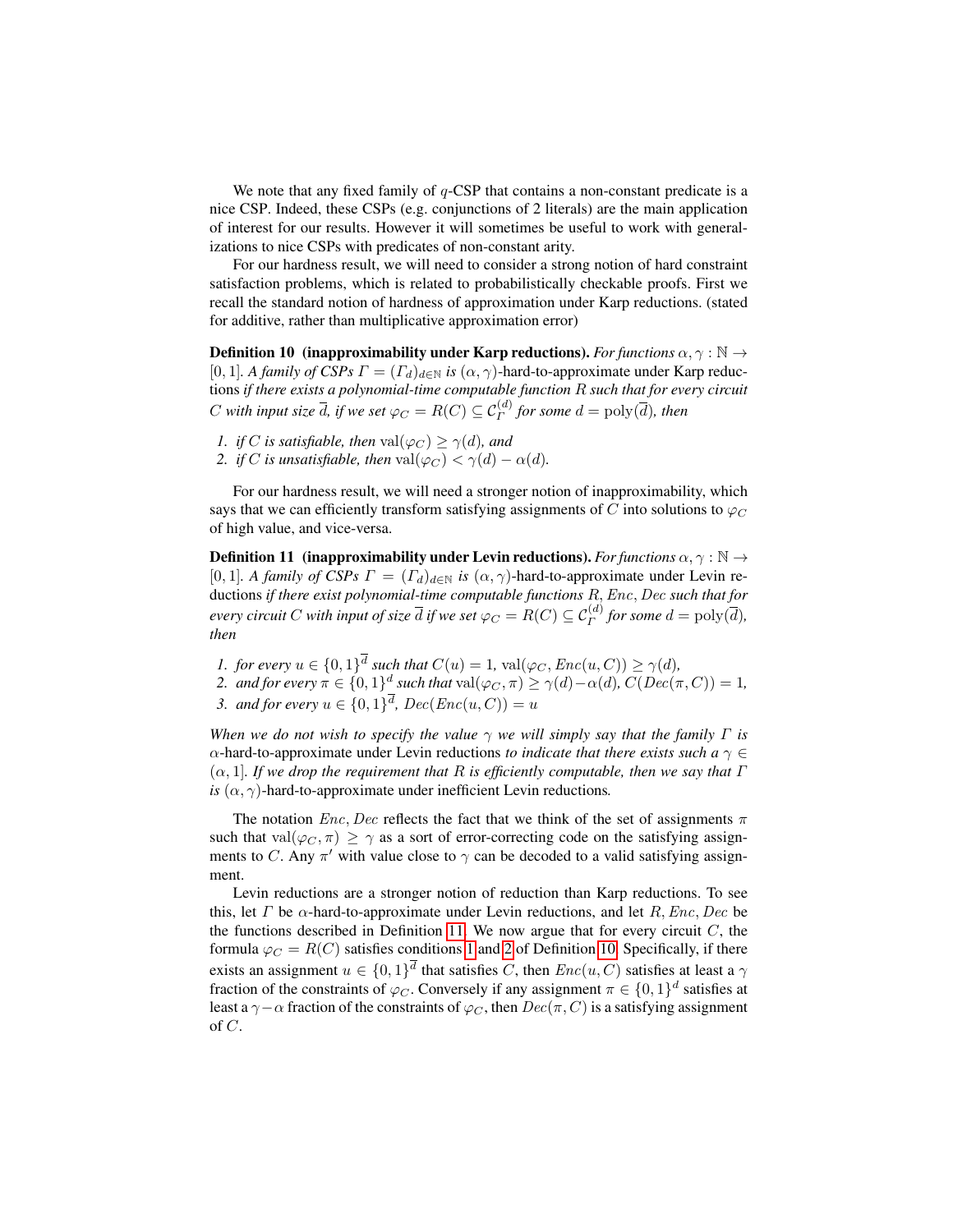<span id="page-9-1"></span>Variants of the PCP Theorem can be used to show that essentially every class of CSP is hard-to-approximate in this sense. We restrict to CSP's that are closed under complement as it suffices for our application.

Theorem 12 (variant of PCP Theorem). *For every fixed family of CSPs* Γ *that is closed under negation and contains a function that depends on at least two variables, there is a constant*  $\alpha = \alpha(\Gamma) > 0$  *such that*  $\Gamma$  *is*  $\alpha$ *-hard to approximate under Levin reductions.*

It seems likely that optimized PCP/inapproximability results (like [\[19\]](#page-16-19)) are also Levin reductions, which would yield fairly large values for  $\alpha$  for natural CSPs (e.g.  $\alpha = 1/8 - \epsilon$  if Γ contains all conjunctions of 3-literals, because then  $C_{\Gamma}$  contains MAX 3-SAT.)

For some of our results we will need CSPs that are very hard to approximate (under possibly inefficient reductions), which we can obtain by "sequential repetition" of constant-error PCPs.

<span id="page-9-2"></span>Theorem 13 (variant of PCP Theorem with subconstant error). *There is a constant* C such that for every  $\epsilon = \epsilon(d) > 2^{-\text{poly}(d)}$ , the constraint family  $\Gamma = (T_d)_{d \in \mathbb{N}}$ *of*  $k(d)$ -clause 3-CNF formulas is  $(1 − ε(d), 1)$ -hard-to-approximate under inefficient *Levin reductions, for*  $k(d) = C \log(1/\epsilon(d))$ *.* 

Further discussion of these theorems can be found in the full version of this paper.

## 4 Hard-to-Sanitize Distributions from Hard CSPs

In this section we prove that to efficiently produce a synthetic database that is accurate for the constraints of a CSP that is hard-to-approximate under Levin reductions, we must pay constant error in the worst case. Following [\[12\]](#page-16-9), we start with a digital signature scheme, and a database of valid message-signature pairs. There is a verifying circuit  $C_{vk}$  and valid message-signature pairs are satisfying assignments to that circuit. Now we encode each row of database using the function *Enc*, described in Defini-tion [11,](#page-8-0) that maps satisfying assignments to  $C_{vk}$  to assignments of the CSP instance  $\varphi_{C_{vk}} = R(C_{vk})$  with value at least  $\gamma$ . Then, any assignment to the CSP instance that satisfies a  $\gamma - \alpha$  fraction of clauses can be decoded to a valid message-signature pair. The database of encoded message-signature pairs is what we will use as our hard-tosanitize distribution.

#### 4.1 Main Hardness Result

We are now ready to state and prove our hardness result. Let  $\Gamma = (T_d)_{d \in \mathbb{N}}$  be a family of q(d)-CSPs and let  $\mathcal{C}_{\Gamma} = \bigcup_{d=1}^{\infty} \mathcal{C}_{\Gamma}^{(d)}$  $\Gamma$ <sup>(*a*)</sup> be the class of constraints of  $\Gamma$ , which was constructed in Definition [8.](#page-7-0) We now state our hardness result.

<span id="page-9-0"></span>**Theorem 14.** Let  $\Gamma = (\Gamma_d)_{d \in \mathbb{N}}$  be a family of nice  $q(d)$ -CSPs such that  $\Gamma_d \cup \neg \Gamma_d$  is  $\alpha(d)$ *-hard-to-approximate under (possibly inefficient) Levin reductions for*  $\alpha = \alpha(d) \in$  $(0, 1/2)$ *. Assuming the existence of one-way functions, for every polynomial*  $n(d)$ *, there*  $e$ xists a distribution ensemble  $\mathcal{D} = \mathcal{D}_d$  on  $n(d)$ -row databases that is  $(\alpha(d), \mathcal{C}^{(d)}_\Gamma)$  $\binom{a}{\Gamma}$ -hard*to-sanitize as synthetic data.*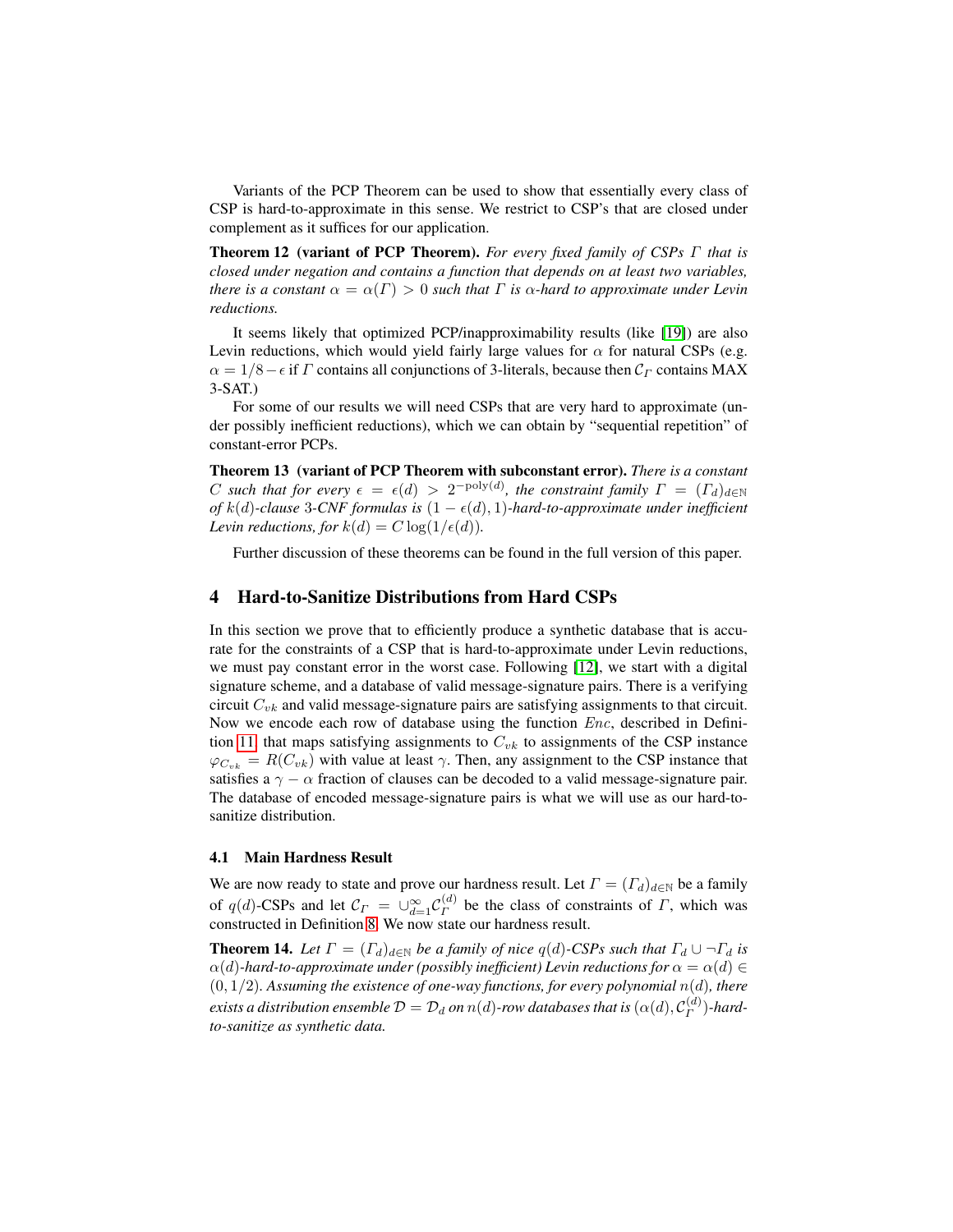*Proof.* Let  $\Pi = (Gen, Sign, Ver)$  be a digital signature scheme where it is even hard to produce a new signature for a previously signed message<sup>[2](#page-10-0)</sup>. and let  $\Gamma$  be a family of CSPs that is  $\alpha$ -hard-to-approximate under Levin reductions. Let R, Enc, Dec be the polynomial-time functions and  $\gamma = \gamma(d) \in (\alpha, 1]$  be the parameter from Definition [11.](#page-8-0) Let  $\kappa = d^{\tau}$  for a constant  $\tau > 0$  to be defined later.

Let  $n = n(d) = \text{poly}(d)$ . We define the database distribution ensemble  $\mathcal{D} = \mathcal{D}_d$  to generate  $n+1$  random message-signature pairs and then encode them as PCP witnesses with respect to the signature-verification algorithm. We also encode the verification key for the signature scheme using the non-constant constraint  $\varphi^* : \{0,1\}^{q(d)} \to \{0,1\}$  in  $\Gamma_d$  and the assignments  $u_0^*, u_1^* \in \{0, 1\}^{q(d)}$  such that  $\varphi^*(u_0^*) = 0$  and  $\varphi^*(u_1^*) = 1$ , as described in the definition of nice CSPs (Definition [9\)](#page-7-1).

## Database Distribution Ensemble  $\mathcal{D} = \mathcal{D}_d$ :

 $(sk, vk) \leftarrow_R Gen(1^{\kappa})$ , let  $vk = vk_1vk_2 \dots vk_{\ell}$ , where  $\ell = |vk| = \text{poly}(\kappa)$  $(m_1, \ldots, m_{n+1}) \leftarrow_R (\{0, 1\}^{\kappa})^{n+1}$ for  $i = 1$  to  $n + 1$  do  $x_i := Enc(m_i || Sign_{sk}(m_i), C_{vk}) ||u^*_{vk_1} ||u^*_{vk_2} || \dots ||u^*_{vk_\ell}$ , padded with zeros to be of length exactly d end for return  $D_0 := (x_1, \ldots, x_{n+1})$ 

Recall that  $s_1||s_2$  denotes the concatenation of the strings  $s_1$  and  $s_2$ . Note that the length of  $x_i$  before padding is  $poly(\kappa) + q(d)poly(\kappa) \leq d^{1-\Omega(1)}poly(d^{\tau})$ , so we can choose the constant  $\tau > 0$  to be small enough that the length of x before padding is at most d and the above is well defined.

Every valid pair  $(m, Sign_{sk}(m))$  is a satisfying assignment of the circuit  $C_{vk}$ , hence every row of  $D_0$  constructed in this way will satisfy at least a  $\gamma$  fraction of the clauses of the formula  $\varphi_{C_{vk}} = R(C_{vk})$ . Additionally, for every bit of the verification key, there is a block of  $q(d)$  bits in each row that contains either a satisfying assignment or a non-satisfying assignment of  $\varphi^*$ , depending on whether that bit of the key is 1 or 0. Specifically, let  $L = |Enc(m_i||Sign_{sk}(m_i))|$  in the construction of  $D_0$  and for  $j = 1, 2, \ldots, \ell$ , let  $\varphi_j^*(x) = \varphi^*(x_{L+(j-1)q+1}, x_{L+(j-1)q+2}, \ldots, x_{L+jq})$ . Then, by construction,  $\varphi_j^*(D_0) = vk_j$ , the j-th bit of the verification key. Note that  $\varphi_j^* \in C_{\Gamma}^{(d)}$ for  $j = 1, 2, \dots, \ell$ , by our construction of  $\mathcal{C}_{\Gamma}^{(d)}$  $\int_{\Gamma}^{(a)}$  (Definition [8\)](#page-7-0).

We now prove the following two lemmas that will establish  $D$  is hard-to-sanitize:

Lemma 15. *There exists a polynomial-time adversary* T *such that for every polynomialtime sanitizer* A*,*

<span id="page-10-1"></span>
$$
\Pr_{(D, D', i) \leftarrow_R \tilde{\mathcal{D}} \atop \mathcal{A}'s \text{ and } \mathcal{T}'s \text{ coins}} \left[ (\mathcal{A}(D) \text{ is a accurate for } \mathcal{C}_{\Gamma}^{(d)}) \land (\mathcal{T}(\mathcal{A}(D)) \cap D = \emptyset) \right] \le \text{negl}(d)
$$
\n(1)

<span id="page-10-0"></span><sup>&</sup>lt;sup>2</sup> These digital signature schemes are defined formally in the full version of this paper. In [\[18\]](#page-16-20) it is shown how to modify known constructions [\[23](#page-16-21)[,26\]](#page-16-22) to obtain a such a digital signature scheme from any one-way function.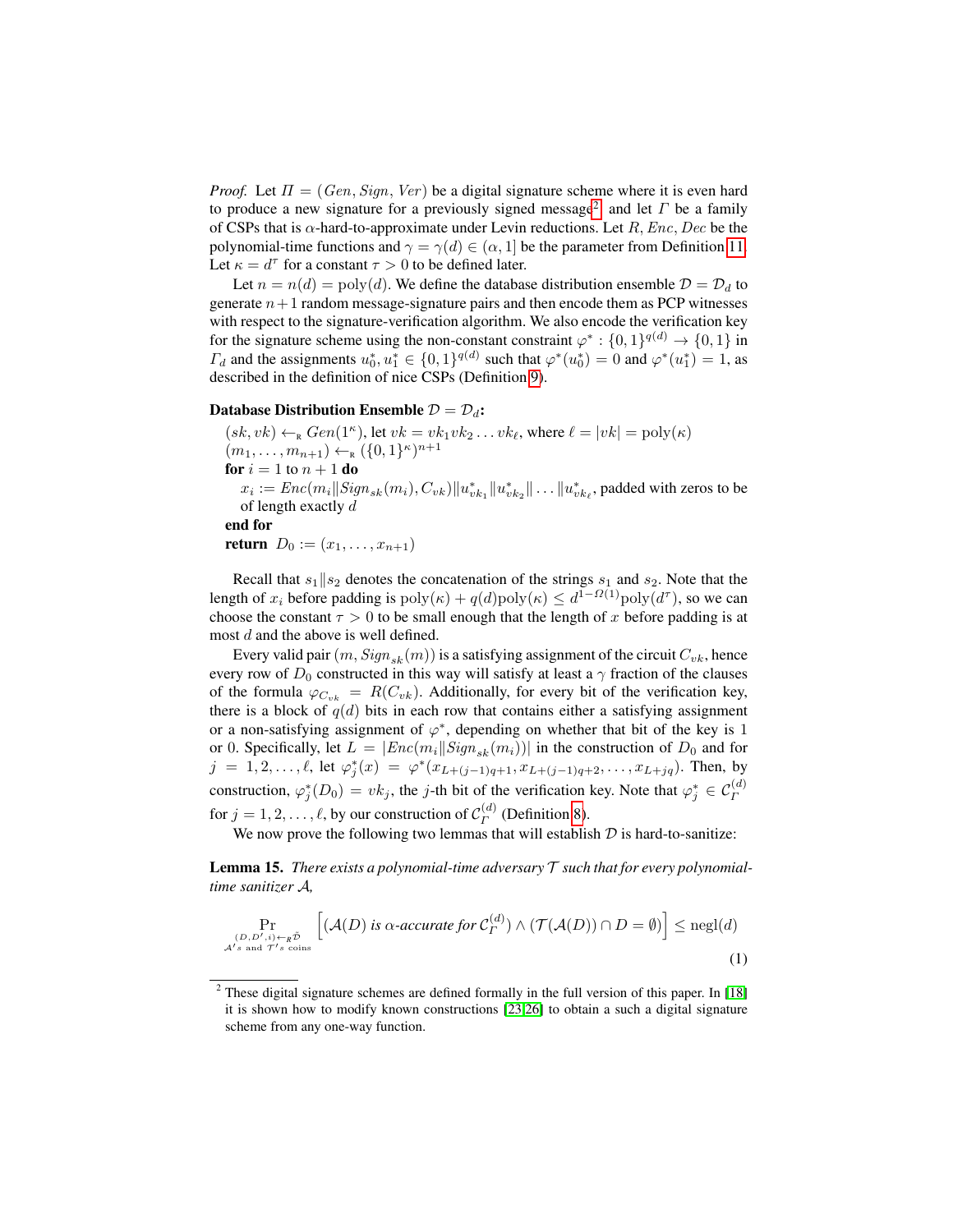*Proof.* Our privacy adversary tries to find a row of the original database by trying to PCP-decode each row of the "sanitized" database and then re-encoding it. In order to do so, the adversary needs to know the verification key used in the construction of the database, which it can discover from the answers to the queries  $\varphi_j^*$ , defined above. Formally, we define the privacy adversary by means of a subroutine that tries to learn the verification key and then PCP-decode each row of the input database:

Subroutine  $\mathcal{K}(\widehat{D})$ :

Let d be the dimension of rows in  $\hat{D}$ ,  $\kappa = d^{\tau}$ ,  $\ell = |vk| = \text{poly}(\kappa)$ . for  $j = 1$  to  $\ell$  do  $\widehat{vk}_j = \left[\varphi_j^*(\widehat{D}) \text{ rounded to } \{0,1\}\right]$ end for return  $\widehat{vk}_1\|\widehat{vk}_2\| \dots \|\widehat{vk}_\ell\|$ 

Subroutine  $\mathcal{T}_0(\widehat D)$ :

Let  $\hat{n}$  be the number of rows in  $\hat{D}, \hat{vk} = \mathcal{K}(\hat{D})$ for  $i = 1$  to  $\hat{n}$  do if  $C_{\widehat{vk}}(Dec(\hat{x}_i, C_{\widehat{vk}})) = 1$  then<br>return  $Dec(\hat{x}_i, C_{\widehat{vk}})$ end if end for return ⊥

Privacy Adversary  $\mathcal{T}(\widehat{D})$ :

Let  $\widehat{vk} = \mathcal{K}(\widehat{D})$ . return  $Enc(\mathcal{T}_0(\widehat{D}), C_{\widehat{w}_0})$ 

Let  $A$  be a polynomial-time sanitizer, we will show that Inequality  $(1)$  holds.

<span id="page-11-0"></span>**Claim 16.** *If*  $\widehat{D} = A(D)$  *is*  $\alpha$ -accurate for  $C_{\Gamma}^{(d)}$  $T^{(a)}$ , then  $T_0(D)$  *outputs a pair*  $(m, \sigma)$  *s.t.*  $C_{vk}(m, \sigma) = 1.$ 

*Proof.* First we argue that if  $\widehat{D}$  is  $\alpha$ -accurate for  $C_{\Gamma}^{(d)}$  $\int_{\Gamma}^{(a)}$  for  $\alpha < 1/2$ , then  $\mathcal{K}(D) =$ *vk*, where *vk* is the verification key used in the construction of  $D_0$ . By construction,  $\varphi_j^*(D) = vk_j$ . If  $vk_j = 0$  and  $\widehat{D}$  is  $\alpha$ -accurate for D then  $\varphi_j^*(\widehat{D}) \leq \alpha < 1/2$ , and  $\widehat{vk}_j = vk_j$ . Similarly, if  $vk_j = 1$  then  $\varphi_j^*(\widehat{D}) \geq 1 - \alpha > 1/2$ , and  $\widehat{vk}_j = vk_j$ . Thus, for the rest of the proof we will be justified in substituting  $vk$  for  $\hat{vk}$ .

Next we show that if  $\hat{D}$  is  $\alpha$ -accurate, then  $\mathcal{T}_0(\hat{D}) \neq \bot$ . It is sufficient to show there exists  $\hat{x}_i \in D$  such that  $\text{val}(\varphi_{C_{vk}}, x_i) \ge \gamma - \alpha$ , which implies  $C_{vk}(Dec(\hat{x}_i, C_{vk})) = 1$ .

Since every  $(m_i, Sign_{sk}(m_i))$  pair is a satisfying assignment to  $C_{vk}$ , the definition of *Enc* (Definition [11\)](#page-8-0) implies that each row  $x_i$  of D has val $(\varphi_{C_{nk}}, x_i) \geq \gamma$ . Thus if  $\varphi_{C_{vk}} = {\varphi_1, \ldots, \varphi_m}$ , then

$$
\frac{1}{m} \sum_{j=1}^{m} \varphi_j(D) = \frac{1}{m} \sum_{j=1}^{m} \left( \frac{1}{n} \sum_{i=1}^{n} \varphi_j(x_i) \right) = \frac{1}{n} \sum_{i=1}^{n} \text{val}(\varphi_{C_{vk}}, x_i) \ge \gamma.
$$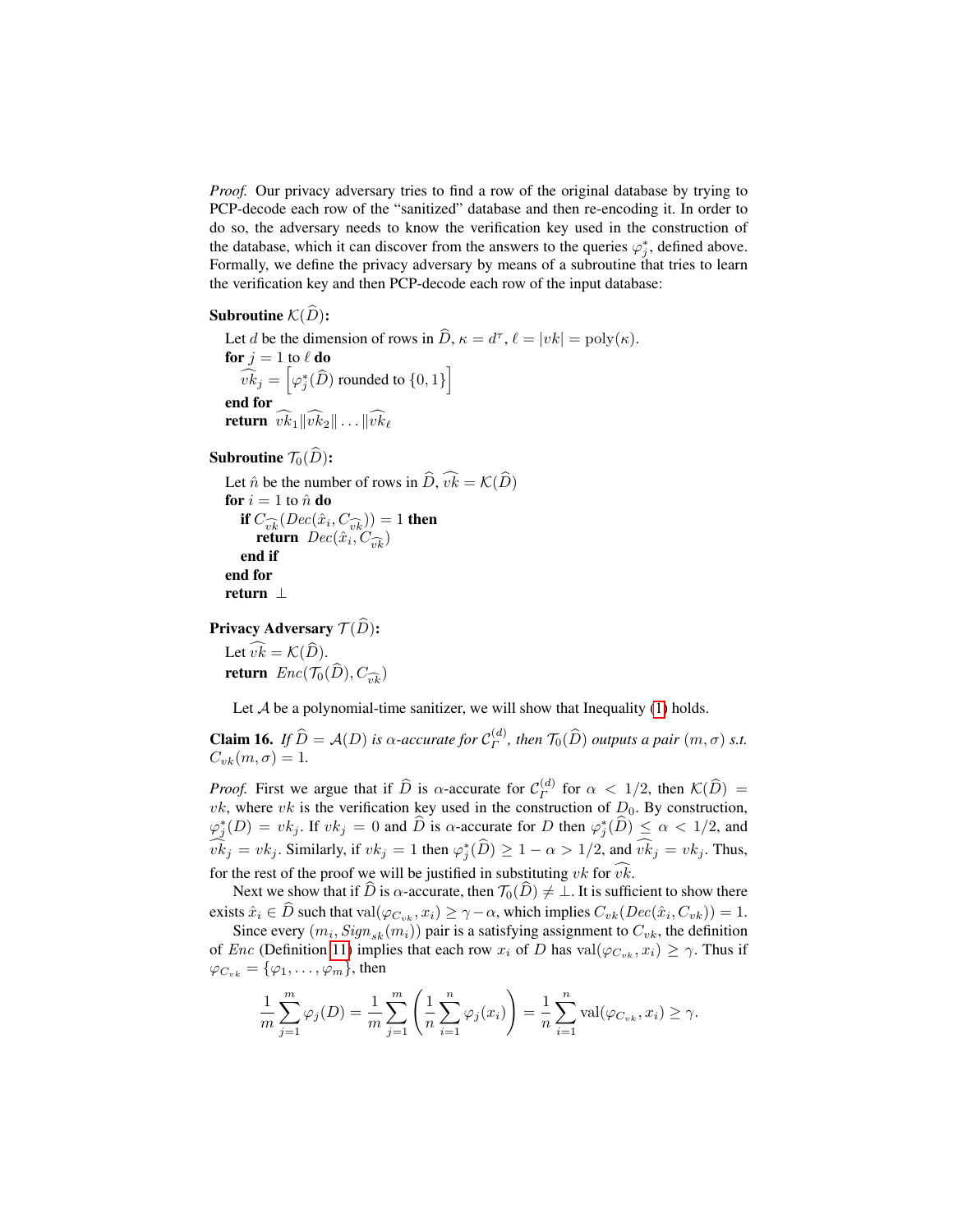Since  $\widehat{D}$  is  $\alpha$ -accurate for  $\mathcal{C}_{\Gamma}^{(d)}$  $\mathcal{L}_{\Gamma}^{(a)}$ , and for every constraint  $\varphi_j$ , either  $\varphi_j \in \Gamma$  or  $\neg \varphi_j \in \Gamma$ , then for every constraint  $\varphi_j \in \varphi_{C_{vk}}$ , we have  $\varphi_j(\widehat{D}) \ge \varphi_j(D) - \alpha$ . Thus

$$
\frac{1}{\hat{n}}\sum_{i=1}^{\hat{n}} \text{val}(\varphi_{C_{vk}}, \hat{x}_i) = \frac{1}{m}\sum_{j=1}^m \varphi_j(\widehat{D}) \ge \frac{1}{m}\sum_{j=1}^m \varphi_j(D) - \alpha \ge \gamma - \alpha.
$$

So for at least one row  $\hat{x} \in \hat{D}$  it must be the case that val $(\varphi_{C_{nk}}, \hat{x}) \geq \gamma - \alpha$ . The definition of Dec (Definition [11\)](#page-8-0) implies  $C_{vk}(Dec(\hat{x}, C_{vk})) = 1$ .

Now notice that if  $\mathcal{T}_0(\mathcal{A}(D))$  outputs a valid message-signature pair but  $\mathcal{T}(\mathcal{A}(D)) \cap$  $D = \emptyset$ , then this means  $\mathcal{T}_0(A(D))$  is forging a new signature not among those used to generate D, violating the security of the digital signature scheme. Formally, we construct a signature forger as follows:

## Forger  $F(vk)$  with oracle access to  $Sign_{sk}$ :

Use the oracle  $Sign_{sk}$  to generate an n-row database D just as in the definition of  $\mathcal{D}_d$  (consisting of PCP encodings of valid message-signature pairs and an encoding of  $vk$ ). Let  $\hat{D} := \mathcal{A}(D)$ **return**  $\hat{x}^* := \mathcal{T}_0(\widehat{D})$ 

Notice that running  $\mathcal F$  in a chosen-message attack is equivalent to running  $\mathcal T$  in the experiment of inequality [\(1\)](#page-10-1), except that  $\mathcal F$  does not re-encode the output of  $\mathcal T_0(\mathcal A(D))$ . By the super-security of the signature scheme, if the  $\hat{x}^*$  output by  $\hat{\mathcal{F}}$  is a valid messagesignature pair (as holds if  $A(D)$  is  $\alpha$ -accurate for  $C_p^{(d)}$  $\int_{\Gamma}^{(u)}$ , by Claim [16\)](#page-11-0), then it must be one of the message-signature pairs used to construct  $D$  (except with probability  $negl(\kappa) = negl(d)$ ). This implies that  $\mathcal{T}(\mathcal{A}(D)) = Enc(\hat{x}^*, C_{vk}) \in D$  (except with negligible probability). Thus, we have

$$
\Pr_{(D, D', i) \leftarrow_R \bar{\mathcal{D}} \atop \mathcal{A}'s \text{ coins}} [\mathcal{A}(D) \text{ is } \alpha\text{-accurate for } \mathcal{C}_{\Gamma}^{(d)} \Rightarrow \mathcal{T}(\mathcal{A}(D)) \in D] \ge 1 - \text{negl}(d),
$$

which is equivalent to the statement of the lemma.

Lemma 17.

$$
\Pr_{(D, D', i) \leftarrow_R \tilde{\mathcal{D}} \atop \mathcal{A}' s \text{ and } \mathcal{T}' s \text{ coins}} \left[ \mathcal{T}(\mathcal{A}(D')) = x_i \right] \le \text{negl}(d)
$$

*Proof.* Since the messages  $m_i$  used in  $D_0$  are drawn independently,  $D'$  contains no information about the message  $m_i$ , thus no adversary can, on input  $\mathcal{A}(D')$  output the target row  $x_i$  except with probability  $2^{-\kappa} = \text{negl}(d)$ .

These two claims suffice to establish that D is  $(\alpha, C_{\Gamma})$ -hard-to-sanitize as synthetic data.

Theorem [1](#page-2-1) in the introduction follows by combining Theorems [12](#page-9-1) and [14.](#page-9-0)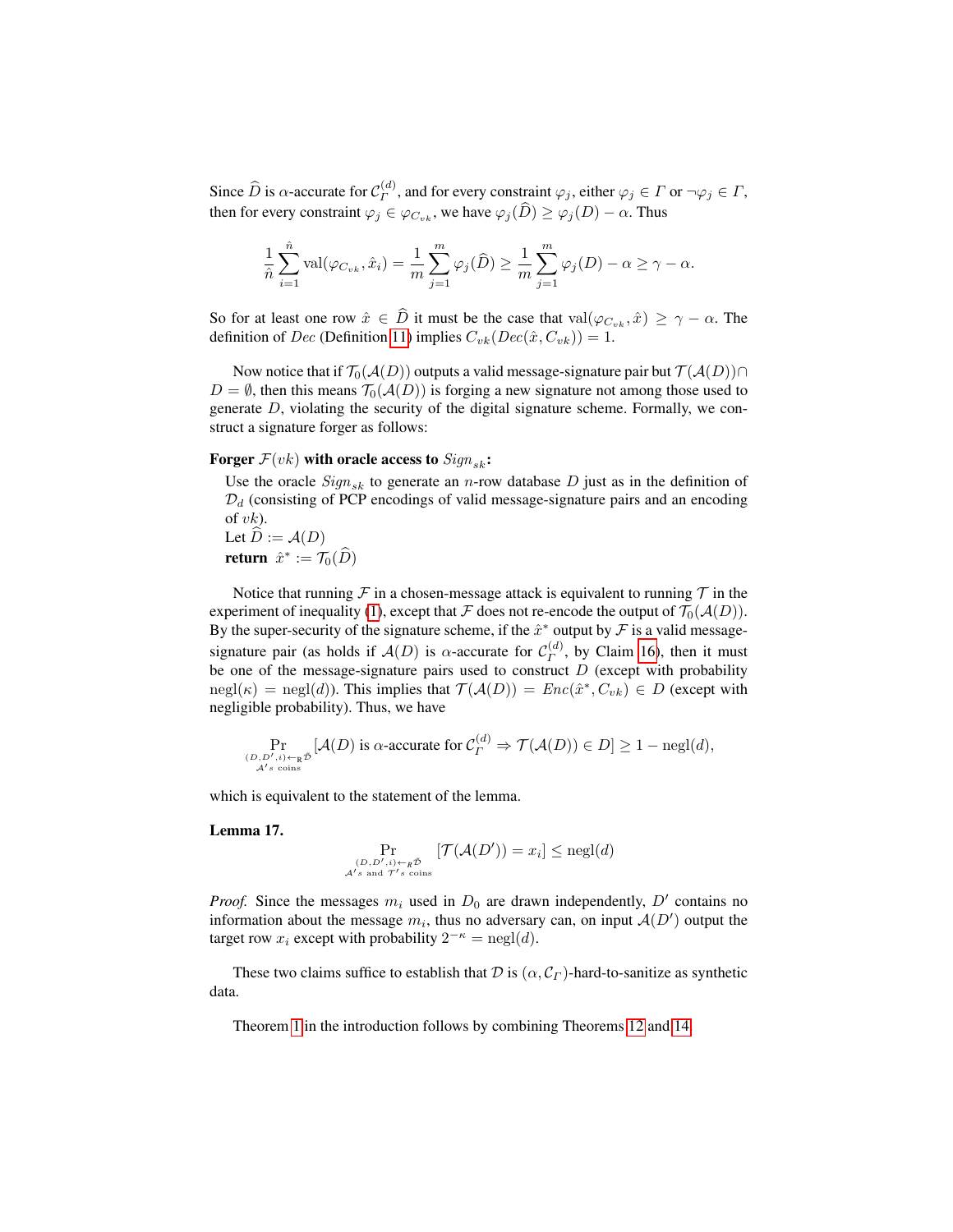## 5 Relaxed Synthetic Data

The proof of Theorem [14](#page-9-0) requires that the sanitizer output a synthetic database. In this section we present similar hardness results for sanitizers that produce other forms of output, as long as they still produce a collection of elements from  $\{0,1\}^d$ , that are interpreted as the data of (possibly "fake") individuals. More specifically, we consider sanitizers that output a database  $\widehat{D} \in (\{0, 1\}^d)^{\hat{n}}$  but are evaluated by applying a predicate c to each row and then applying a function  $f$  to the resulting bits and the predicate c. For example, when the sanitizer outputs a synthetic database, we have  $f(b_1, \ldots, b_{\hat{n}}, c) = (1/\hat{n}) \sum_{i=1}^{\hat{n}} b_i$ , which is just the fraction of rows that get labeled with a 1 by the predicate  $c$  (independent of  $c$ ).

We now give a formal definition of *relaxed synthetic data*

**Definition 18 (Relaxed Synthetic Data).** A sanitizer  $A : (\{0,1\}^d)^n \rightarrow (\{0,1\}^d)^{\hat{n}}$ *with evaluator* E *outputs* relaxed synthetic data *for a family of predicates* C *if there exists*  $f: \{0,1\}^{\hat{n}} \times C \rightarrow [0,1]$  *such that for every*  $c \in C$ 

<span id="page-13-1"></span>
$$
\mathcal{E}(D,c) = f(c(\hat{x}_1), c(\hat{x}_2), \dots, c(\hat{x}_{\hat{n}}), c),
$$

*and* f is monotone<sup>[3](#page-13-0)</sup> in the first  $\hat{n}$  inputs.

This relaxed notion of synthetic data is of interest because many natural approaches to sanitizing yield outputs of this type. In particular, several previous sanitization algorithms [\[6,](#page-15-3)[27](#page-16-13)[,14\]](#page-16-14) produce a *set* of synthetic databases and answer a query by taking a median over the answers given by the individual databases. We view such databases as a single synthetic database but require that  $f$  have a special form. Unfortunately, the sanitizers of  $[14]$  and  $[27]$  run in time exponential in the dimension of the data, d, and the results of the next subsection show this limitation is inherent even for simple concept classes.

We now give an informal description of our hardness results for different forms of relaxed synthetic data. Our proofs use the same construction of hard-to-sanitize databases as Theorem [14](#page-9-0) with a modified analysis and parameters to show that the output must still contain a PCP-decodable row. Formal statements and proofs of all of the following statements can be found in the full version of this paper.

– We say that a sanitizer outputs *medians of synthetic data* if it satisfies Definition [18](#page-13-1) with

$$
\mathcal{E}(\hat{x}_1,\ldots,\hat{x}_{\hat{n}},c) = \text{median}\left\{\frac{1}{|S_1|}\sum_{i\in S_1}c(\hat{x}_i),\ldots,\frac{1}{|S_\ell|}\sum_{i\in S_\ell}c(\hat{x}_i)\right\}
$$

for some partition  $[\hat{n}] = S_1 \cup S_2 \cdots \cup S_\ell$ . We rule out efficient sanitizers with medians of synthetic data for CSPs that are hard-to-approximate under Levin reductions within a multiplicative factor larger than 2. By Theorem [13,](#page-9-2) these CSPs include  $k$ -clause 3-CNF formulas for some constant  $k$ .

<span id="page-13-0"></span><sup>&</sup>lt;sup>3</sup> Given two vectors  $a = (a_1, \ldots, a_n)$  and  $b = (b_1, \ldots, b_n)$  we say  $b \succeq a$  iff  $b_i \geq a_i$  for every  $i \in [n]$ . We say a function  $f : \{0, 1\}^n \to [0, 1]$  is *monotone* if  $b \succeq a \Longrightarrow f(b) \ge f(a)$ .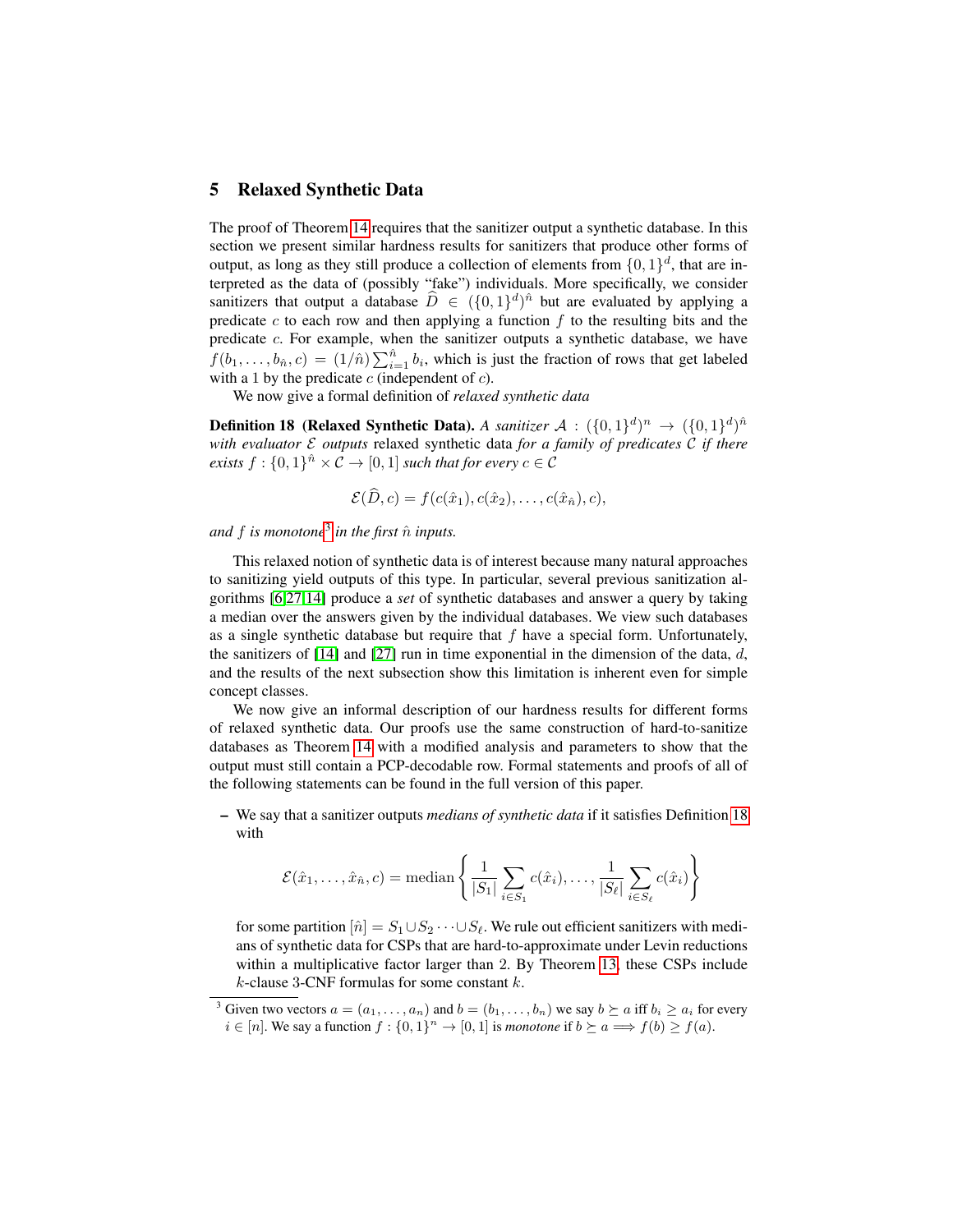- We say that a sanitizer outputs *symmetric relaxed synthetic data* if it satisfies Def-inition [18](#page-13-1) with  $\mathcal{E}(\hat{x}_1,\ldots,\hat{x}_{\hat{n}},c) = g((1/\hat{n})\sum_{i=1}^{\hat{n}} c(\hat{x}_i))$  for a monotone function  $g : [0, 1] \rightarrow [0, 1]$ . These evaluators are symmetric both in that g does not depend on the predicate and that  $g$  only depends on the fraction of rows that satisfy the predicate. We rule out efficient sanitizers with symmetric relaxed synthetic data for CSPs that are hard-to-approximate under Levin reductions within an additive factor larger than 1/2. By Theorem [13,](#page-9-2) these CSPs include k-clause CNF formulas, for some constant k.
- We show that no efficient sanitizer can produce accurate relaxed synthetic data for a sequence of CSPs that is  $(1 - negl(d))$ -hard-to-approximate under inefficient Levin reductions. By Theorem [13,](#page-9-2) these CSPs include 3-CNF formulas of  $\omega(\log d)$ clauses.

#### 5.1 Positive Results for Relaxed Synthetic Data

We also show that there exists an efficient sanitizer for the family of all constant-arity predicates. As an intermediate step, we also show there exists an efficient sanitizer as symmetric relaxed synthetic data for any family of parity predicates. Our results show that relaxed synthetic data allows for more efficient sanitization than standard synthetic data, since Theorem [14](#page-9-0) rules out an accurate, efficient sanitizer with standard synthetic data, even for 3-literal parity predicates. Our result for parities also shows that our hardness result for symmetric relaxed synthetic data is tight with respect to the required hardness of approximation, since the class of 3-literal parity predicates is  $(1/2 - \epsilon)$ hard-to-approximate [\[19\]](#page-16-19)

A function  $f: \{0,1\}^d \to \{0,1\}$  is a *k*-junta if it depends on at most *k* variables. Let  $\mathcal{J}_{d,k}$  be the set of all k-juntas on d variables.

<span id="page-14-0"></span>**Theorem 19.** *There exists an*  $\epsilon$ -differentially private sanitizer that runs in time  $poly(n, d)$ *and produces relaxed synthetic data and is*  $(\alpha, \beta)$ -accurate for  $\mathcal{J}_{d,k}$  when

$$
n \ge \frac{C\left(\frac{d}{\le k}\right) \log\left(\left(\frac{d}{\le k}\right) / \beta\right)}{\alpha \epsilon}
$$

for a sufficiently large constant C, where  $\binom{d}{\leq k} = \sum_{i=0}^{k} \binom{d}{i}$ .

To prove Theorem [19,](#page-14-0) we start with a sanitizer for *parity predicates*. A function  $\chi: \{0,1\}^d \to \{-1,1\}$  is a *parity predicate*<sup>[4](#page-14-1)</sup> if there exists a vector  $s \in \{0,1\}^d$  s.t.  $\chi(x) = \chi_s(x) = (-1)^{\langle x, s \rangle}.$ 

<span id="page-14-2"></span>**Theorem 20.** Let P be a family of parity predicates such that  $\chi_{0^d} \notin \mathcal{P}$ . There exists *an*  $\epsilon$ -differentially private sanitizer  $\mathcal{A}(D, \mathcal{P})$  that runs in time  $\text{poly}(n, d)$  and produces *symmetric relaxed synthetic data that is* (α, β)*-accurate for* P *when*

$$
n \ge \frac{2|\mathcal{P}| \log (2|\mathcal{P}|/\beta)}{\alpha \epsilon}.
$$

<span id="page-14-1"></span><sup>&</sup>lt;sup>4</sup> In the preliminaries we define a predicate to be a  $\{0, 1\}$ -valued function but our definition naturally generalizes to  $\{-1, 1\}$ -valued functions. For  $c : \{0, 1\}^d \rightarrow \{-1, 1\}$  and database  $D = (x_1, \ldots, x_n) \in (\{0, 1\}^d)^n$ , we define  $c(D) = \frac{1}{n} \sum_{i=1}^n c(x_i)$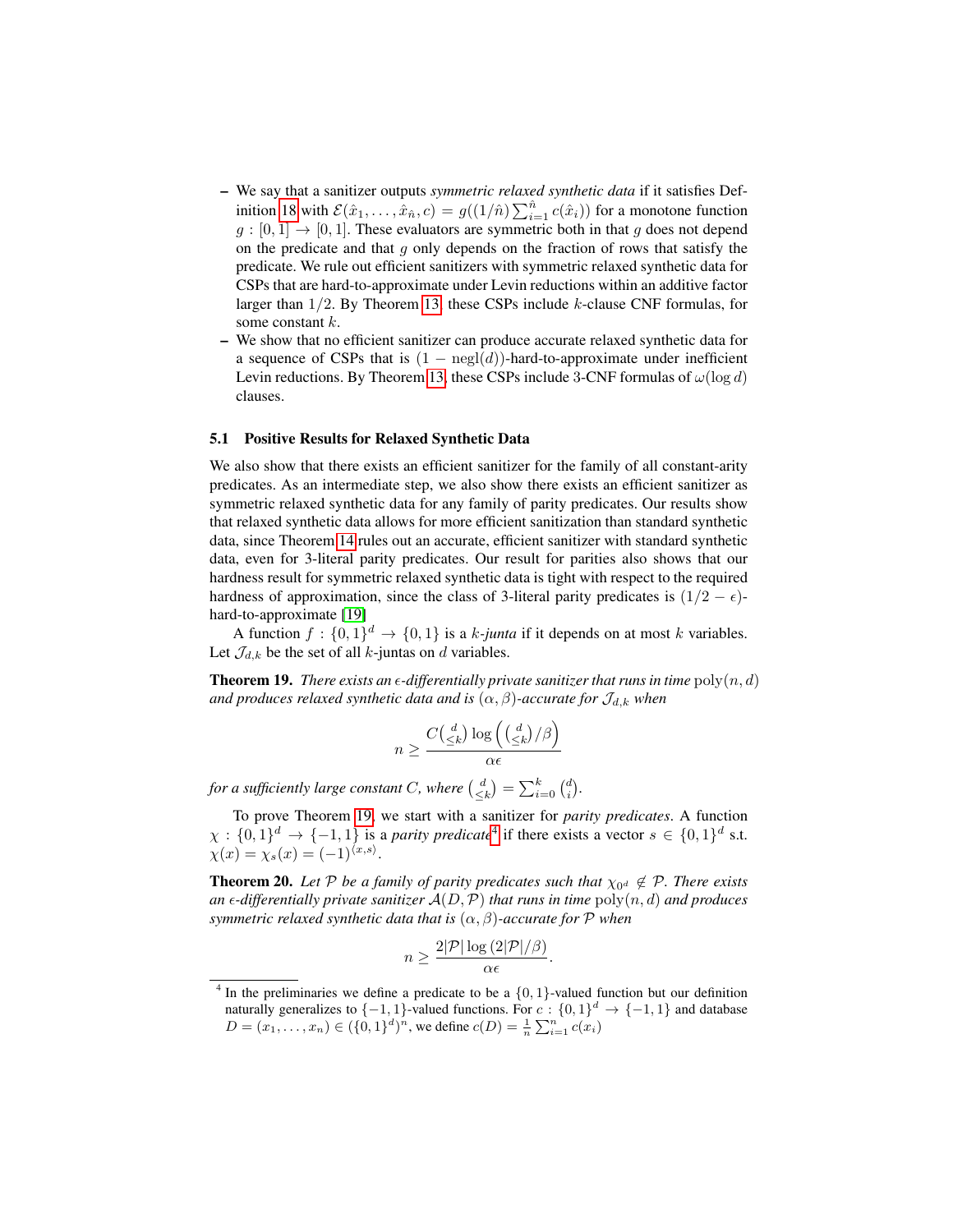Without relaxed synthetic data, Theorems [19](#page-14-0) and [20](#page-14-2) can be achieved by simply releasing a vector of noisy answers to the queries [\[11\]](#page-16-5). Our sanitizer begins with this vector of noisy answers and constructs relaxed synthetic data from those answers. Our technique is similar to that of Barak et. al. [\[3\]](#page-15-2), which also begins with noisy answers and constructs a (standard) synthetic database that gives approximately the same answers. However, they construct their synthetic database by solving a linear program over a set of  $2<sup>d</sup>$  variables, each of which represents the frequency of one of the possible rows  $x \in \{0,1\}^d$ . Thus their sanitizer runs in time exponential in d.

Our sanitizer also starts with a vector of noisy answers to parity queries and *efficiently* constructs symmetric relaxed synthetic data that gives answers to each query that are close to the initial noisy answers after applying a *fixed linear scaling*. To construct each row of the synthetic database, D, we select a random parity query in  $\chi \in \mathcal{P}$ and then sample a row  $x \in \{0,1\}^d$  such that the expectation of  $\chi(x)$  is equal to the initial noisy estimate of  $\chi(D)$ ; it can be shown that for every  $\chi' \neq \chi$  (except  $\chi_{0^d}$ ), the expectation of  $\chi'(x)$  is zero. Thus we can estimate the value of  $\chi(D)$  by taking  $\chi(D)$ and multiplying by  $|\mathcal{P}|$ . We then show that if we apply our sanitizer to the family  $\mathcal{P}_{d,k}$ containing all parity predicates on  $d$  variables that depend on at most  $k$  variables, the result is also accurate for the family  $\mathcal{J}_{d,k}$  of k-juntas after applying an affine shift that depends on the average value of the junta of interest.

A complete discussion of these results is deferred to the full version of this paper.

# Acknowledgments

We thank Boaz Barak, Irit Dinur, Cynthia Dwork, Vitaly Feldman, Oded Goldreich, Johan Håstad, Valentine Kabanets, Dana Moshkovitz, Anup Rao, Guy Rothblum, and Les Valiant for helpful conversations. We also thank the anonymous reviewers for helpful comments.

# References

- <span id="page-15-0"></span>1. Adam, N.R., Wortmann, J.: Security-control methods for statistical databases: A comparative study. ACM Computing Surveys 21, 515–556 (1989)
- <span id="page-15-5"></span>2. Alekhnovich, M., Braverman, M., Feldman, V., Klivans, A.R., Pitassi, T.: The complexity of properly learning simple concept classes. In: J. Comput. Syst. Sci. vol. 74, pp. 16–34 (2008)
- <span id="page-15-2"></span>3. Barak, B., Chaudhuri, K., Dwork, C., Kale, S., McSherry, F., Talwar, K.: Privacy, accuracy, and consistency too: A holistic solution to contingency table release. In: Proceedings of the 26th Symposium on Principles of Database Systems. pp. 273–282 (2007)
- <span id="page-15-4"></span>4. Barak, B., Goldreich, O.: Universal arguments and their applications. In: SIAM J. Comput. vol. 38, pp. 1661–1694 (2008)
- <span id="page-15-1"></span>5. Blum, A., Dwork, C., McSherry, F., Nissim, K.: Practical privacy: The SuLQ framework. In: Proceedings of the 24th ACM SIGMOD-SIGACT-SIGART Symposium on Principles of Database Systems (June 2005)
- <span id="page-15-3"></span>6. Blum, A., Ligett, K., Roth, A.: A learning theory approach to non-interactive database privacy. In: Proceedings of the 40th ACM SIGACT Symposium on Thoery of Computing (2008)